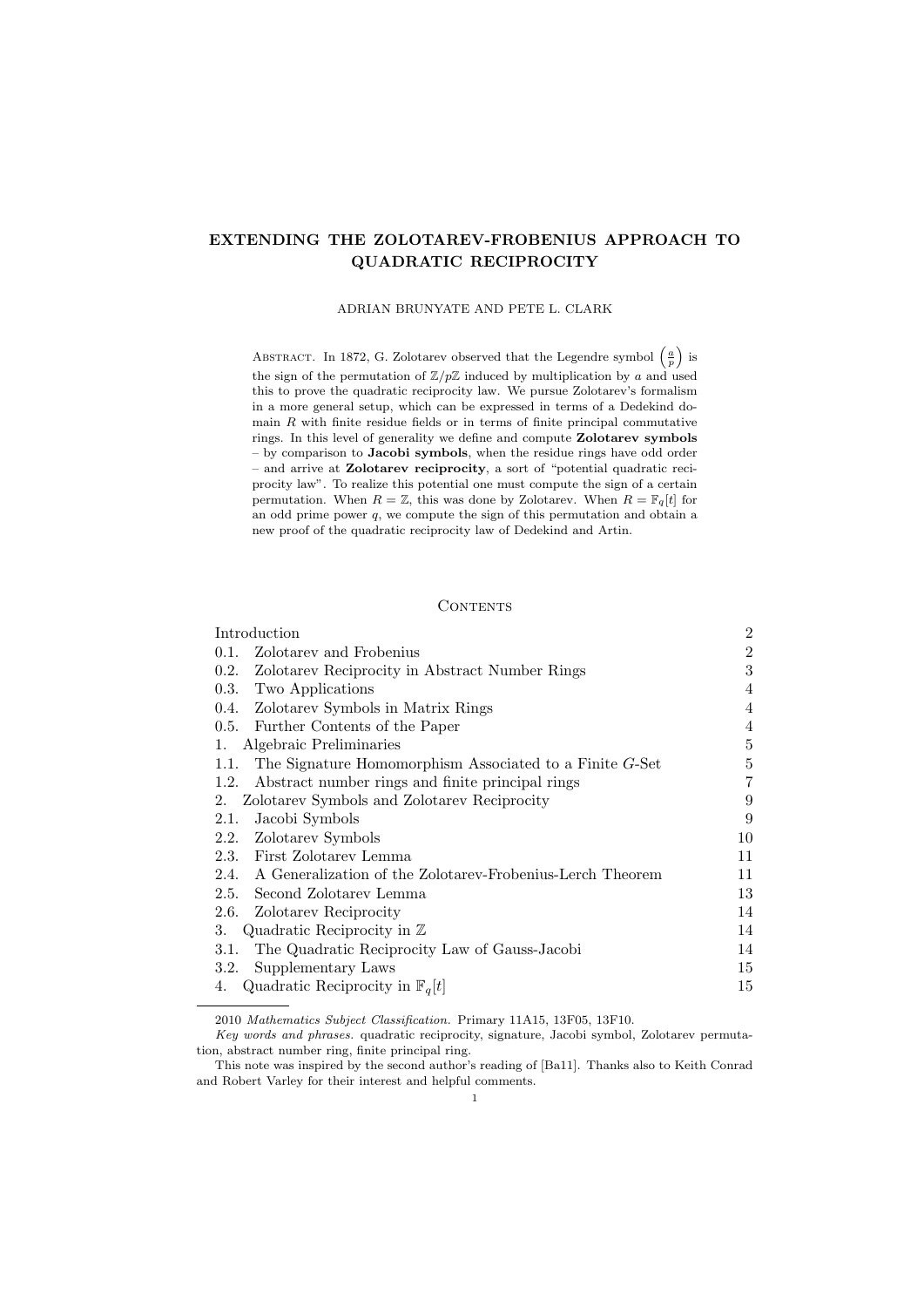|            | 4.1. The Signature of an $\mathbb{F}_q$ -Linear Automorphism | 15. |  |  |
|------------|--------------------------------------------------------------|-----|--|--|
|            | 4.2. The Quadratic Reciprocity Law of Dedekind-Artin         | 15  |  |  |
|            | 5. Zolotarev Symbols in Matrix Rings                         | 17. |  |  |
|            | 6. Some Comments on the History and Literature               | 19  |  |  |
| References |                                                              |     |  |  |

#### **INTRODUCTION**

**Terminology:** A **ring** has a multiplicative identity but need not be commutative. A **domain** is a commutative ring without nonzero zero-divisors. A **principal ring** is a ring in which every ideal is singly generated.

## 0.1. **Zolotarev and Frobenius.**

For an odd (positive!) prime number *p* and an integer *a* coprime to *p*, the **Le**gendre symbol  $\left(\frac{a}{p}\right)$ ) is 1 if *a* is a square in Z*/p*Z and *−*1 if it is not a square in  $\mathbb{Z}/p\mathbb{Z}$ . Recall the quadratic reciprocity law: for odd primes  $\ell \neq p$ , we have

$$
\left(\frac{\ell}{p}\right)\left(\frac{p}{\ell}\right) = (-1)^{\frac{(\ell-1)(p-1)}{4}}.
$$

The first complete proof was given by Gauss; there are now hundreds of proofs. We are interested in an 1872 argument of G. Zolotarev, which proceeds in three steps:

**First Zolotarev Lemma**: The Legendre symbol  $\left(\frac{a}{p}\right)$ ) is the sign of the permutation  $x \mapsto ax$  of  $\mathbb{Z}/p\mathbb{Z}$ .

**Second Zolotarev Lemma:** For  $\ell \neq p$  odd primes, there are permutations *A* and *B* on  $\mathbb{Z}/\ell p\mathbb{Z}$  with respective signs  $\left(\frac{p}{\ell}\right)$  and  $\left(\frac{\ell}{p}\right)$ ) .

**Quadratic Reciprocity**: Therefore  $(\frac{\ell}{p})(\frac{p}{\ell})$  is equal to the sign of the permutation  $Z = B \circ A^{-1}$ . This "Zolotarev permutation" *Z* has a down-to-earth combinatorial description – e.g. [Ba11] elegantly describes  $Z$  in terms of dealing cards into a rectangular array in rows and picking them up in columns – and a short, elementary argument shows that its sign is  $(-1)^{\frac{(\ell-1)(p-1)}{4}}$ .

If *a* and *b* are coprime positive integers, *b* is odd and has prime power factorization  $b = \prod_{i=1}^{n} p_i^{e_i}$ , the **Jacobi symbol**  $\left(\frac{a}{b}\right)$  is  $\prod_{i=1}^{n} \left(\frac{a}{p_i}\right)$  $\int_{-i}^{e_i}$ . Jacobi used his symbol to extend quadratic reciprocity: for odd coprime  $a, b \in \mathbb{Z}^+$ , we have

$$
\left(\frac{a}{b}\right)\left(\frac{b}{a}\right) = (-1)^{\frac{(a-1)(b-1)}{4}}.
$$

G. Frobenius extended the First Zolotarev Lemma [Fr14] as follows.

**Zolotarev-Frobenius Lemma:** For odd coprime  $a, b \in \mathbb{Z}^+$ , the Jacobi symbol  $\left(\frac{a}{b}\right)$  is the sign of the permutation  $x \mapsto ax$  on  $\mathbb{Z}/b\mathbb{Z}$ . The rest of Zolotarev's argument extends verbatim, proving Jacobian quadratic reciprocity.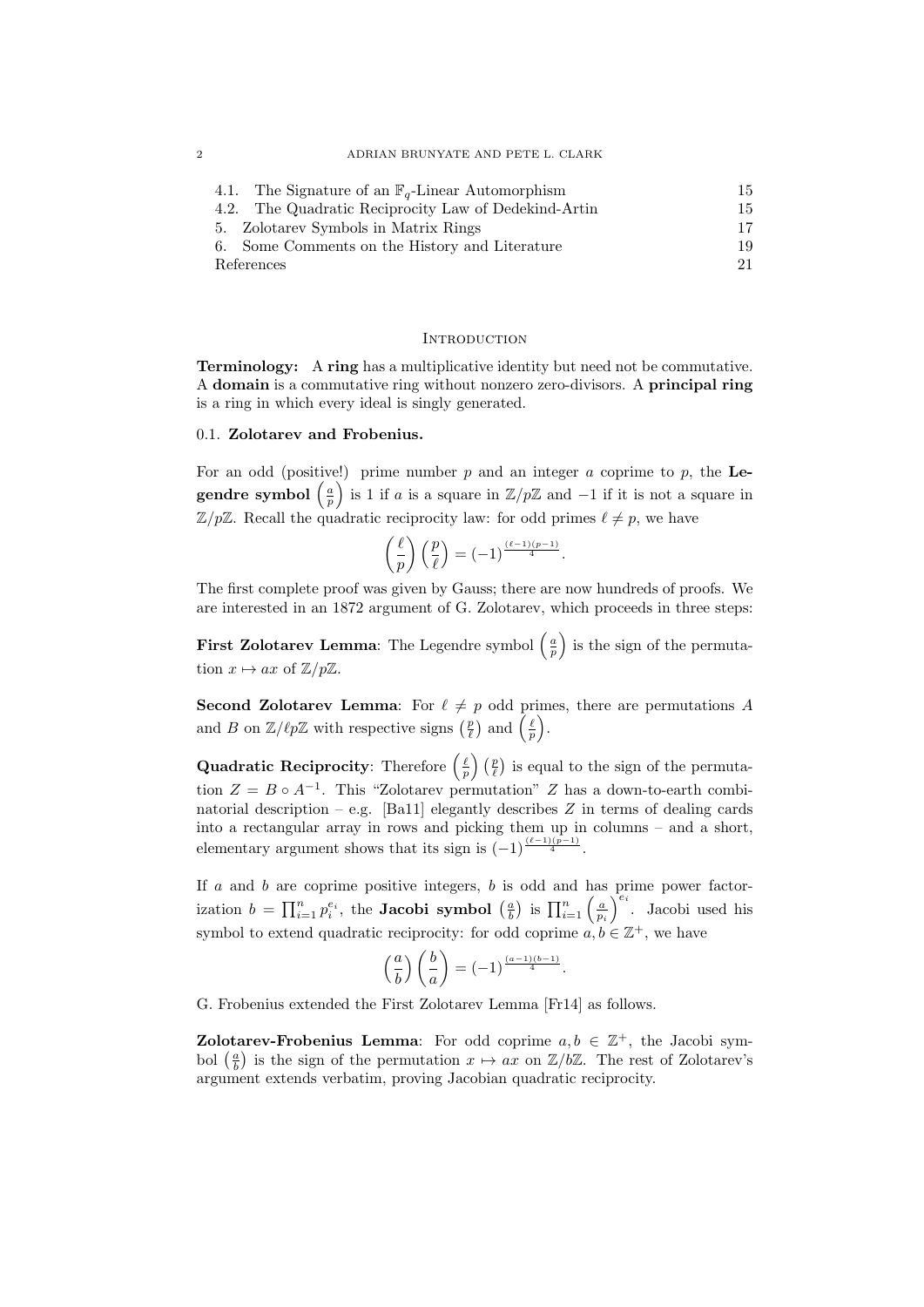#### 0.2. **Zolotarev Reciprocity in Abstract Number Rings.**

We find the Zolotarev-Frobenius approach to quadratic reciprocity beautiful and intriguing. (We are not alone: J.H. Conway has remarked [Co97, p. 132] that the Zolotarev-Frobenius interpretation of the Jacobi symbol seems to be a conceptual improvement over the standard definition.) Strangely, it has received only scattered attention in the literature. We were motivated to gain a deeper algebraic understanding of the Zolotarev-Frobenius approach, with the goal of carrying out a "Zolotarev-style proof of quadratic reciprocity" in a ring other than Z.

The last – vague – sentence is a faithful description of our original intent. With the benefit of hindsight we can give a more precise description: let *a* and *b* be elements of a domain *R* such that  $\langle a \rangle$  and  $\langle b \rangle$  factor into products of prime ideals,  $\langle a, b \rangle = R$  and  $R/(a)$ ,  $R/(b)$  are finite of odd order. Then, as we will see in § 2.1, one can define the Jacobi symbol  $\left(\frac{a}{b}\right)$  in this context, and a **Jacobian Quadratic Reciprocity Law** is a characterization of when  $\left(\frac{a}{b}\right) = \left(\frac{b}{a}\right)$  holds.

In *§* 2 we give a Zolotarev-style approach to Jacobian quadratic reciprocity laws. For a finite ring  $\mathfrak{r}$  and  $a \in \mathfrak{r}^\times$ , we can define a **Zolotarev symbol**  $\left[\frac{a}{\mathfrak{r}}\right]$  as the sign of the permutation  $x \mapsto ax$  on **r**. When **r** is an odd order finite field,  $\left[\frac{a}{r}\right] = 1$  iff *a* is a square in **r**: this is essentially Zolotarev's First Lemma. Consider next  $\mathbf{r} = \mathbb{Z}/n\mathbb{Z}$ . When *n* is odd, Frobenius's result is equivalent to the identity  $\left[\frac{a}{n}\right] = \left(\frac{a}{n}\right)$  for all  $a \in (\mathbb{Z}/n\mathbb{Z})^{\times}$ . A result of Lerch [Le96] gives an evaluation of  $\left[\frac{a}{n}\right]$  when *n* is even.

Our Theorem 2.6 evaluates Zolotarev symbols  $\left[\frac{a}{r}\right]$  in any finite commutative principal ring  $\mathfrak{r}$ . When  $\#\mathfrak{r}$  is odd, the evaluation is again in terms of the Jacobi symbol  $\left(\frac{\bar{a}}{\bar{x}}\right)$ , which can be defined in any such ring.

The two instances of Jacobi symbols described above reflect an important equivalence. It is a well-known exercise that if *R* is a domain in which ideals factor uniquely into primes (i.e., a Dedekind domain), for every nonzero ideal *I* of *R*, the quotient  $R/I$  is a principal ring. Less widely known is the converse (Theorem 1.9). Thus a domain *R* is a Dedekind domain such that  $R/(a)$  is finite for every nonzero  $a \in R$  iff for every nonzero ideal *I* of *R*,  $R/I$  is a finite principal ring. We call such rings **abstract number rings**, and it is this class of rings in which we pursue Zolotarev's approach to quadratic reciprocity.

Indeed, we have already mentioned generalizations of Zolotarev's First Lemma and its extensions by Frobenius and Lerch to finite principal rings, and there is an immediately equivalent formulation in terms of abstract number rings. Using the equality of Zolotarev and Jacobi symbols for odd ideals in an abstract number ring, we establish our version of Zolotarev's Second Lemma:  $\left(\frac{b}{a}\right)$  and  $\left(\frac{a}{b}\right)$  are realized as the signs of permutations *A* and *B* on  $R/(ab)$ . Then we define the **Zolotarev permutation**  $Z = B \circ A^{-1}$ , given by a certain explicit formula on coset representatives. We deduce **Zolotarev reciprocity**:

$$
\left(\frac{a}{b}\right)\left(\frac{b}{a}\right) = \epsilon(Z).
$$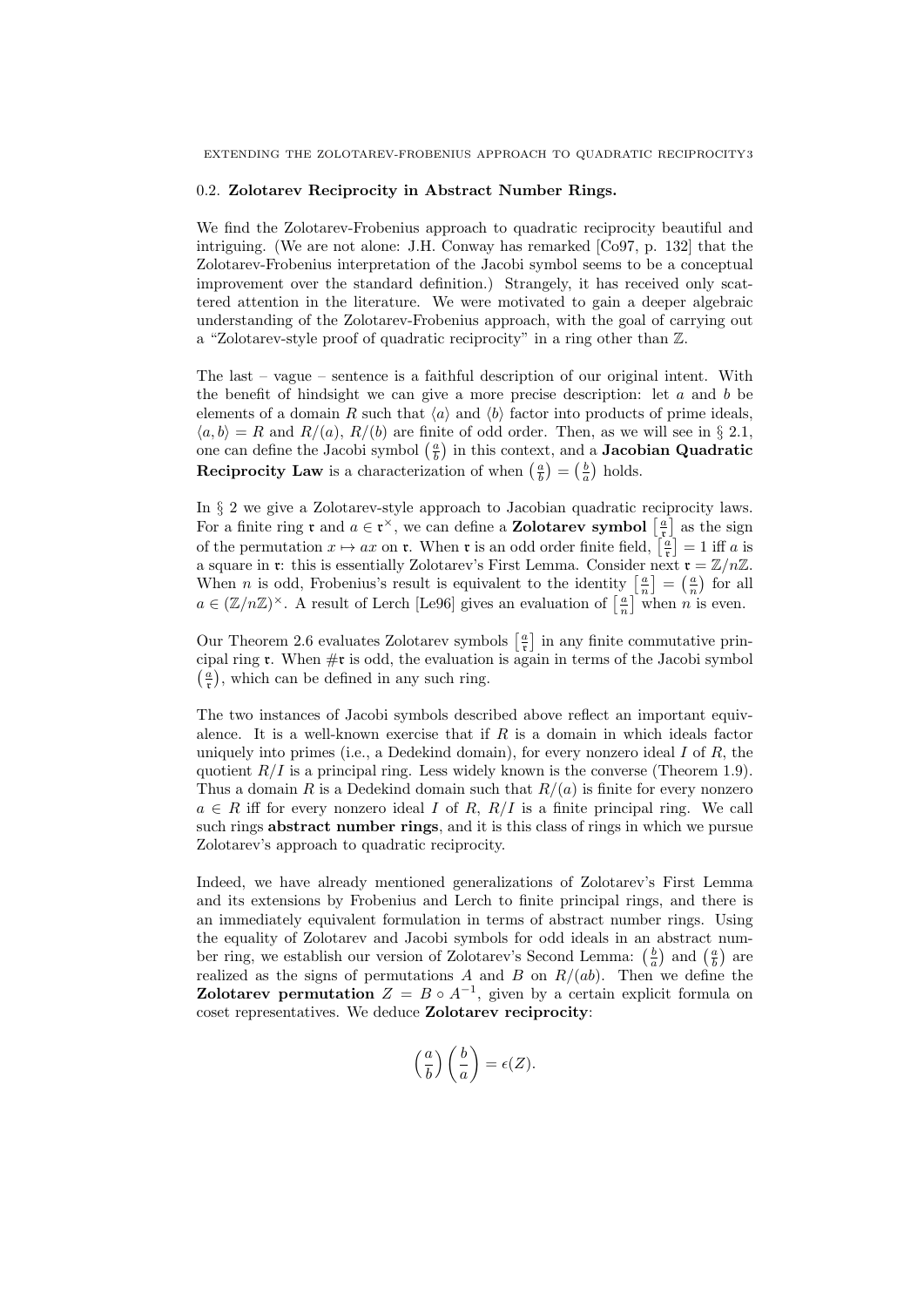### 0.3. **Two Applications.**

Zolotarev reciprocity does give a characterization of when  $\left(\frac{a}{b}\right) = \left(\frac{b}{a}\right)$  – but a rather complicated one, whose usefulness remains to be seen. Our perspective is to view Zolotarev reciprocity as a "potential quadratic reciprocity law". In fact it presents us with a large class of intriguing challenges: namely to give an "explicit" evaluation of  $\epsilon(Z)$  and thereby deduce a Jacobian quadratic reciprocity law.

In the second part of this paper we present two instances in which this potential can be realized: namely, we give a direct, self-contained evaluation of  $\epsilon(Z)$  and thus deduce a Jacobian quadratic reciprocity law in *R*. In *§* 3 we treat the classical case  $R = \mathbb{Z}$ . This really is Zolotarev's classical argument, but we give it here so as to record a complete Zolotarev-style proof of *Jacobian* quadratic reciprocity. In *§*4 we treat the case  $R = \mathbb{F}_q[t]$  for an odd order finite field R, recovering the quadratic law of Dedekind-Artin. Here are two key ideas in the proof: first, with a natural choice of coset representatives  $Z$  is an  $\mathbb{F}_q$ -linear map, so linear algebra can be used. Second, if *V* is a finite-dimensional vector space over  $\mathbb{F}_q$  and  $g \in GLV$  is a linear map, then *g* induces a permutation of *V* and its sign is 1 iff det  $g \in \mathbb{F}_q^{\times 2}$ .

## 0.4. **Zolotarev Symbols in Matrix Rings.**

Our evaluation of *Z* in the  $R = \mathbb{F}_q[t]$  case suggests the feasibility of evaluating Zolotarev symbols in certain noncommutative rings. In *§* 5 we compute all Zolotarev symbols in the ring of  $n \times n$  matrices over any finite principal commutative ring  $\mathfrak{r}$ . When  $\mathfrak{r} = \mathbb{Z}/n\mathbb{Z}$  we recover a result of D.H. Lehmer (Theorem 6.3).

## 0.5. **Further Contents of the Paper.**

We have another goal beyond proofs of the results mentioned above. The literature concerning number-theoretic aspects of signatures of group actions is scattered to a remarkable degree: republication of results which are more than a century old is common. We wish to provide a firm foundation for future work as well as a clear picture of what has already been done. To this end, *§* 1 of the paper is foundational: in *§* 1.1 we treat general aspects of signatures of group actions on finite sets, arriving in particular at Theorem 1.4, which gives necessary and sufficient conditions for the Cayley representation of a finite group to have nontrivial signature. In *§* 1.2 we establish the equivalence between abstract number rings and finite principal commutative rings. In particular we record the result that any finite principal commutative ring is a quotient of the ring of integers of some number field. *§* 6 is a guide to the history and literature on Zolotarev-style reciprocity.

Our literature search was performed after most of the main results of the paper were obtained, in some form. We then found some duplication of past work. In response we have not hesitated to take this prior work into account. In many cases this spurred us towards more general results. Our work recovers many previously published results as special cases including work of Dressler-Shult [DS75], Frobenius [Fr14], Lerch [Le96], Lehmer [Le76], Morton [Mo79], Neˇcaev [Ne71], Riesz [Ri53], Schur [Sc21], Slavutskiĭ [Sl63], Szyjewski [Sz11] (and of course Zolotarev [Zo72]). In fact, we recover all previous results on Zolotarev's approach to quadratic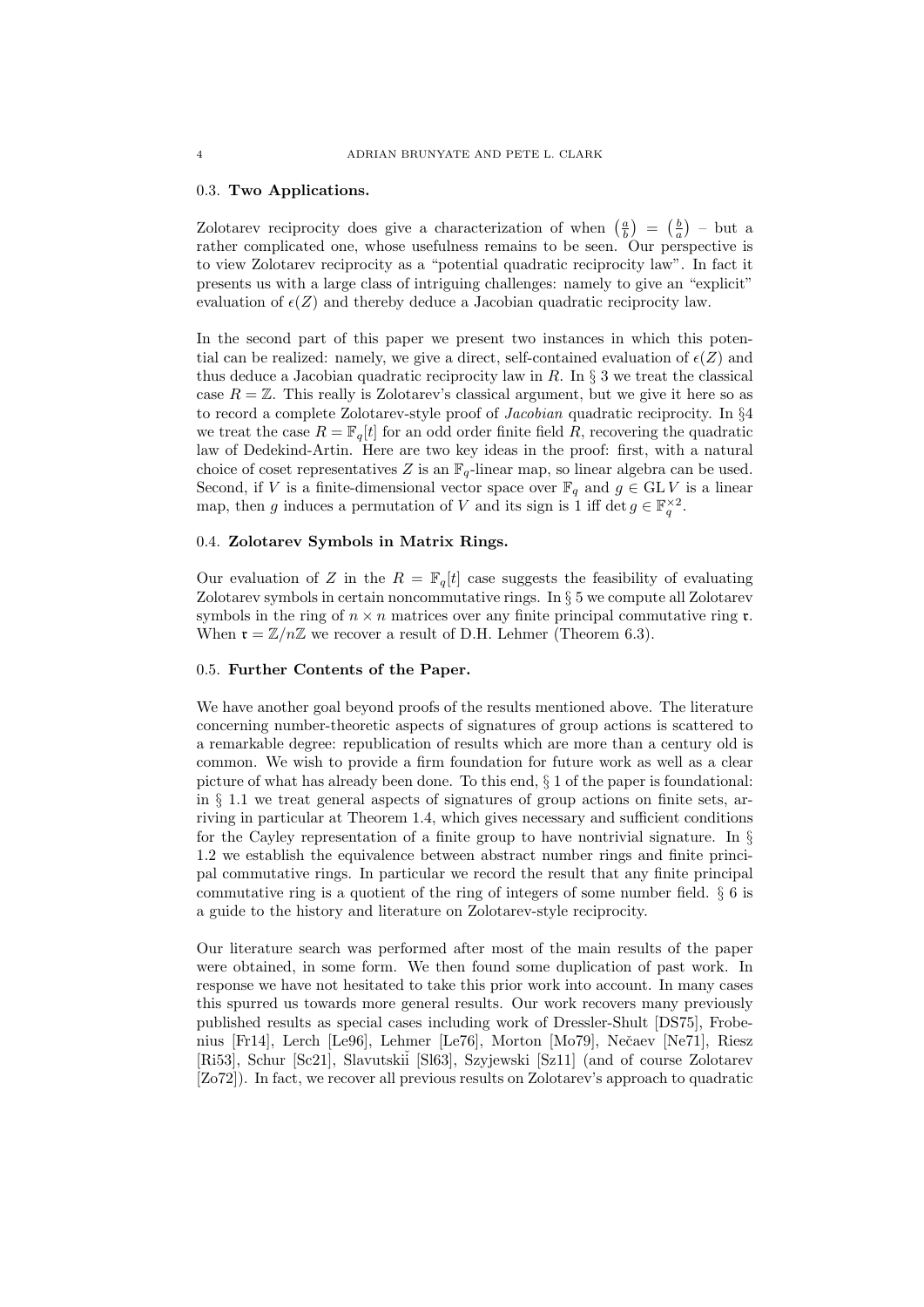EXTENDING THE ZOLOTAREV-FROBENIUS APPROACH TO QUADRATIC RECIPROCITY5

reciprocity...provided this taken in the sense made precise in this introduction, which is relatively broad but hardly all-encompassing. Other interesting takes on "Zolotarev's approach to quadratic reciprocity" have been given by Cartier [Ca70], Duke-Hopkins [DH05] and Hablicsek-Mantilla-Soler [HMS11]. These are discussed briefly in *§* 6. A Zolotarev-style approach to two-powered higher rational reciprocity laws has recently been given by Budden-Eastman-King-Moisant [BEKM11].

The prospect of using Zolotarev reciprocity to deduce new quadratic reciprocity laws in abstract number rings seems intriguing but difficult: to the best of our knowledge, the question of in which abstract number rings one can hope for a satisactory Jacobian quadratic reciprocity law is wide open. We hope that this paper will serve to arouse more interest and work in this area.

#### 1. Algebraic Preliminaries

## 1.1. **The Signature Homomorphism Associated to a Finite** *G***-Set.**

Let *G* be a group which acts on a finite set *X* via  $\bullet$  :  $G \times X \to X$ ,  $(q, x) \mapsto q \bullet x$ . The action can be expressed as a group homomorphism  $\rho: G \to \text{Sym } X$ ,  $q \mapsto q \bullet$ from *G* into the group of bijections on *X*. Let  $(X', \bullet')$  be anther *G*-set. An isomorphism of *G*-sets is a bijection  $f: X \to X'$  such that  $g \bullet' f(x) = f(g \bullet x)$ for all  $g \in G$ ,  $x \in X$ . Such a bijection  $f$  induces a group homomorphism  $\text{Sym } f: \text{Sym } X \to \text{Sym } X'$ ,  $\iota \mapsto \alpha \circ \iota \circ \alpha^{-1}$ , such that  $\rho' = \text{Sym } f \circ \rho$ .

Let  $n \geq 2$ . Recall: every  $\sigma \in S_n$  has a **signature**  $\epsilon(\sigma) \in {\pm 1}$ , and  $\epsilon : S_n \to$  $\{\pm 1\}$  is a nontrivial group homomorphism. For  $n = 0, 1$  the groups  $S_0 = \text{Sym } \varnothing$ and  $S_1$  are trivial, and we define  $\epsilon : S_n \to {\pm 1}$  to be the unique homomorphism.

For  $n \geq 2$ , the signature is the only nontrivial homomorphism  $\varphi : S_n \to {\pm 1}$ : since all 2-cycles are conjugate in  $S_n$  and  $S_n$  is generated by the 2-cycles, for every 2-cycle  $\tau$  we must have  $\varphi(\tau) = -1$ , and this determines  $\varphi$ . So if  $\alpha \in \text{Aut } S_n$ , then  $\epsilon \circ \alpha = \epsilon$ . Thus for any set *X* of cardinality *n* there is a signature homomorphism  $\epsilon_X$  : Sym *X* → { $\pm 1$ }: choose *F* : Sym *X*  $\stackrel{\sim}{\to} S_n$  and put  $\epsilon_X = \epsilon \circ F$ : this does not depend on the choice of *F*. Finally, when *X* is a *G*-set, we put

$$
\epsilon_X = \epsilon \circ F \circ \rho : G \to \{\pm 1\}.
$$

**Lemma 1.1.** *Let*  $G$  *be a group and*  $(X, \rho)$  *a finite*  $G$ *-set.* 

*a)* If  $X'$  is a G-set which is isomorphic to X, then for all  $g \in G$ ,  $\rho_X(g)$  and  $\rho_{X'}(g)$ *have the same cycle type, hence also*  $\epsilon_X = \epsilon_{X'}$ .

*b)* Let G<sup>*'*</sup> be a group and  $(X', \rho')$  a G<sup>*'*</sup>-set. Suppose there is a group isomorphism  $\alpha: G \to G'$  *and a bijection*  $f: X \to X'$  *which are <i>compatible* in the sense that Sym  $f \circ \rho = \rho' \circ \alpha$ . Then for all  $g \in G$ ,  $\rho_X(g)$  and  $\rho_{X'}(\alpha(g))$  have the same cycle *type, hence also*  $\epsilon_X(q) = \epsilon_{X'}(a(q))$ .

*c)* Let G<sup>*'*</sup> be a group and  $\alpha$  :  $G' \rightarrow G$  a group isomorphism. We can endow X with the structure of a G'-set via  $\rho \circ \alpha$ . Then for all  $g' \in G'$ ,  $\epsilon_X(g') = \epsilon_X(\alpha(g'))$ .

*Proof.* a) If  $f: X \to X'$  be an isomorphism of *G*-sets, then Sym  $f: Sym X \to Y'$ Sym  $X'$  preserves cycle types, and the result follows immediately.

b) Again the result follows from the fact that Sym *f* preserves cycle types.

c) Composing a map with an isomorphism does not change its kernel, and signature maps are determined by their kernels.

The proofs of the following two results are routine, and we omit them.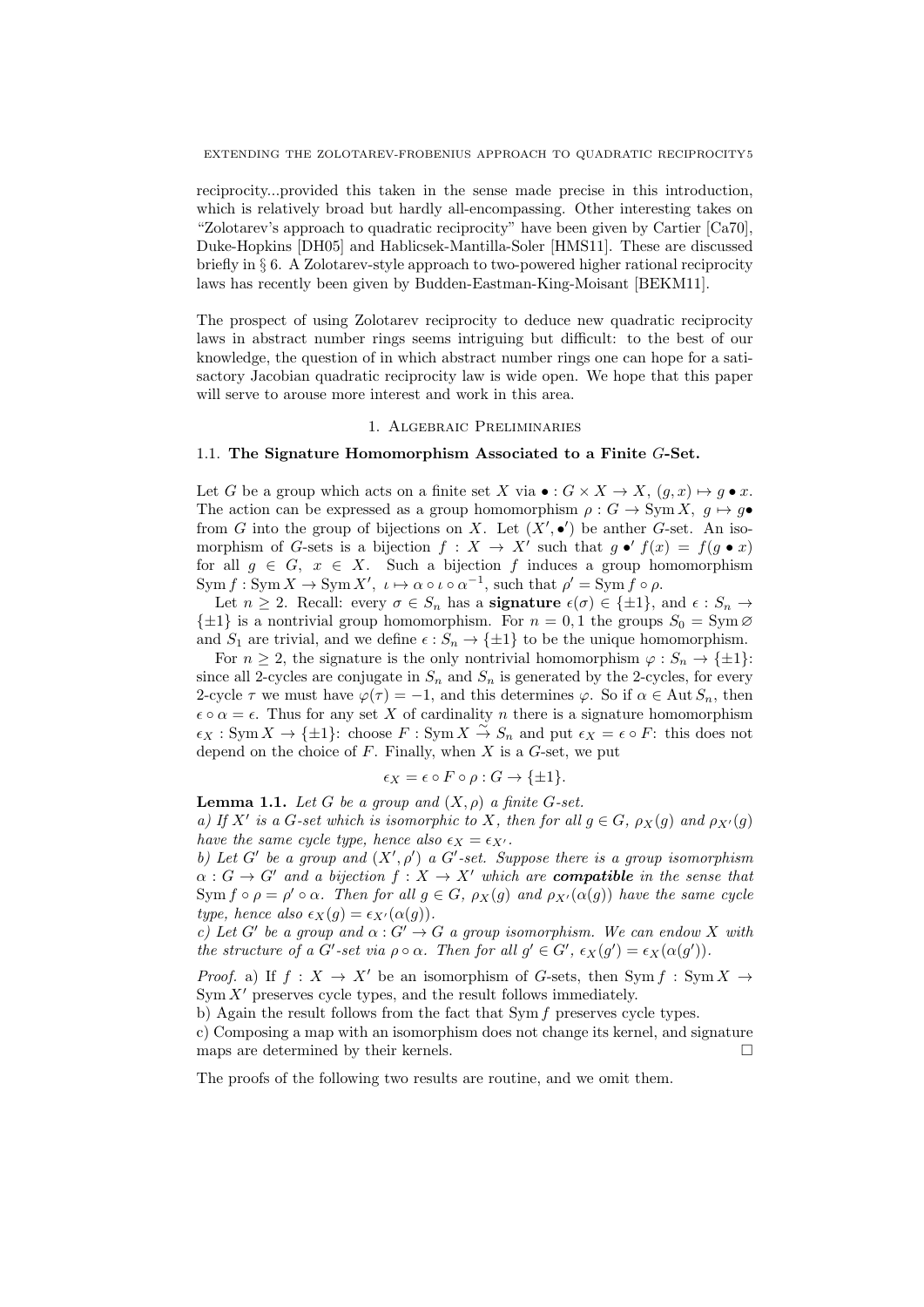**Lemma 1.2** (Sum Lemma). Let  $X_1, \ldots, X_r$  be finite sets, and let  $S: \prod_{i=1}^r \text{Sym } X_i \to \text{Sym }\coprod_{i=1}^r X_i$  *be the natural map*:

$$
\sigma = (\sigma_1, \ldots, \sigma_r) \mapsto (x_i \in X_i \mapsto \sigma_i(x_i)).
$$

*Then for all*  $\sigma = (\sigma_1, \ldots, \sigma_r) \in \prod_{i=1}^r \text{Sym } X_i$ *, we have* 

(1) 
$$
\epsilon(S(\sigma)) = \prod_{i=1}^r \epsilon(\sigma_i).
$$

**Lemma 1.3** (Product Lemma). Let  $X_1, \ldots, X_r$  be nonempty finite sets, with  $n_i =$  $\#X_i$ . Put  $X = \prod_{i=1}^r X_i$  and  $n = \prod_{i=1}^r n_i$ . Let  $P: \prod_{i=1}^r \text{Sym } X_i \to \text{Sym } X$  be the *natural map:*

$$
P:(\sigma_1,\ldots,\sigma_r)\mapsto ((x_1,\ldots,x_r)\mapsto (\sigma_1(x_1),\ldots,\sigma_r(x_r)).
$$

*a)* Then, for all  $\sigma = (\sigma_1, \ldots, \sigma_r) \in \prod_{i=1}^r \text{Sym } X_i$ , we have

(2) 
$$
\epsilon(P(\sigma)) = \prod_{i=1}^r \epsilon(\sigma_i)^{\frac{n}{n_i}}.
$$

*b) In particular if each n<sup>i</sup> is odd, then*

(3) 
$$
\epsilon(P(\sigma)) = \prod_{i=1}^r \epsilon(\sigma_i).
$$

Let *G* be a finite group. For  $a \in \mathbb{Z}^+$  with  $gcd(a, \#G) = 1$ , the map  $g \mapsto g^a$  is a bijection on *G*, so  $g^{\frac{1}{a}}$  is well-defined. It follows that  $g^{\frac{\#G}{2}}$  is always well-defined.

Let *G* be a finite group acting on itself on the left:  $\rho_G : G \to \text{Sym } G$ ,  $g \mapsto g \bullet$ . The associated **Cayley signature**  $\epsilon_G$  is easily understood.

**Theorem 1.4.** *Let G be a finite group and let*  $g \in G$ *. Put*  $N = \#G$  *and*  $a = \# \langle g \rangle$ *. a)* If  $g \in G$  has order *a*, then  $\rho_G(g)$  is a union of  $\frac{\#G}{a}$  a-cycles.

- *b) The following are equivalent:*
- *(i)*  $\epsilon_G(g) \neq 1$ . *(ii) a is even and*  $\frac{N}{a}$  *is odd. (iii) (Euler Criterion)*  $g^{\frac{N}{2}} \neq 1$ .
- *c) (Morton* [Mo79]*) The following are equivalent:*
- *(i)* The signature map  $\epsilon_G$  is nontrivial.
- *(ii) The* 2*-Sylow subgroups of G are cyclic and nontrivial.*

*d)* If  $\epsilon_G$  is nontrivial, its kernel K is the unique index 2 subgroup of G.

*Proof.* a) The cycles of  $\epsilon_G(g)$  are the right cosets of  $\langle g \rangle$  in *G*.

b) By a),  $\epsilon_G(g) = (-1)^{(a-1)\frac{N}{a}}$ , so (i)  $\iff$  (ii). If *a* is odd, then  $g^{\frac{N}{2}}$  has odd order and order dividing 2, so  $g^{\frac{N}{2}} = 1$ . Now assume that a, and hence N, is even. Then the order of  $g^{\frac{N}{2}} = \frac{a}{\gcd(a, \frac{N}{2})}$ . Thus  $g^{\frac{N}{2}} = 1$  iff  $\gcd(a, \frac{N}{2}) = a$  iff  $a \mid \frac{N}{2}$  iff  $\frac{N}{a}$  is even.

c) By part a),  $\epsilon_G$  is nontrivial iff there is  $q \in G$  such that  $\langle q \rangle$  has even order and odd index. If so,  $\langle q \rangle$  is a cyclic, nontrivial 2-Sylow subgroup. Conversely, a generator *q* of a nontrivial cyclic 2-Sylow subgroup has even order and odd index.

d) If  $\epsilon_G$  is nontrivial, then  $K = \text{Ker } \epsilon$  is an index 2 subgroup of G, so it's enough to show that *G* has exactly one index 2 subgroup. By part b) *G* has a cyclic 2-Sylow subgroup  $P$ . It is a theorem of Cayley  $(!)$  that there is a normal subgroup  $N$  of *G* such that  $G = N \rtimes P$ : see e.g. [Cr11, Cor. 1.14]. On the other hand, let *O* be the subgroup of *G* generated by all odd order elements; then *O* is normal, *G/O* is a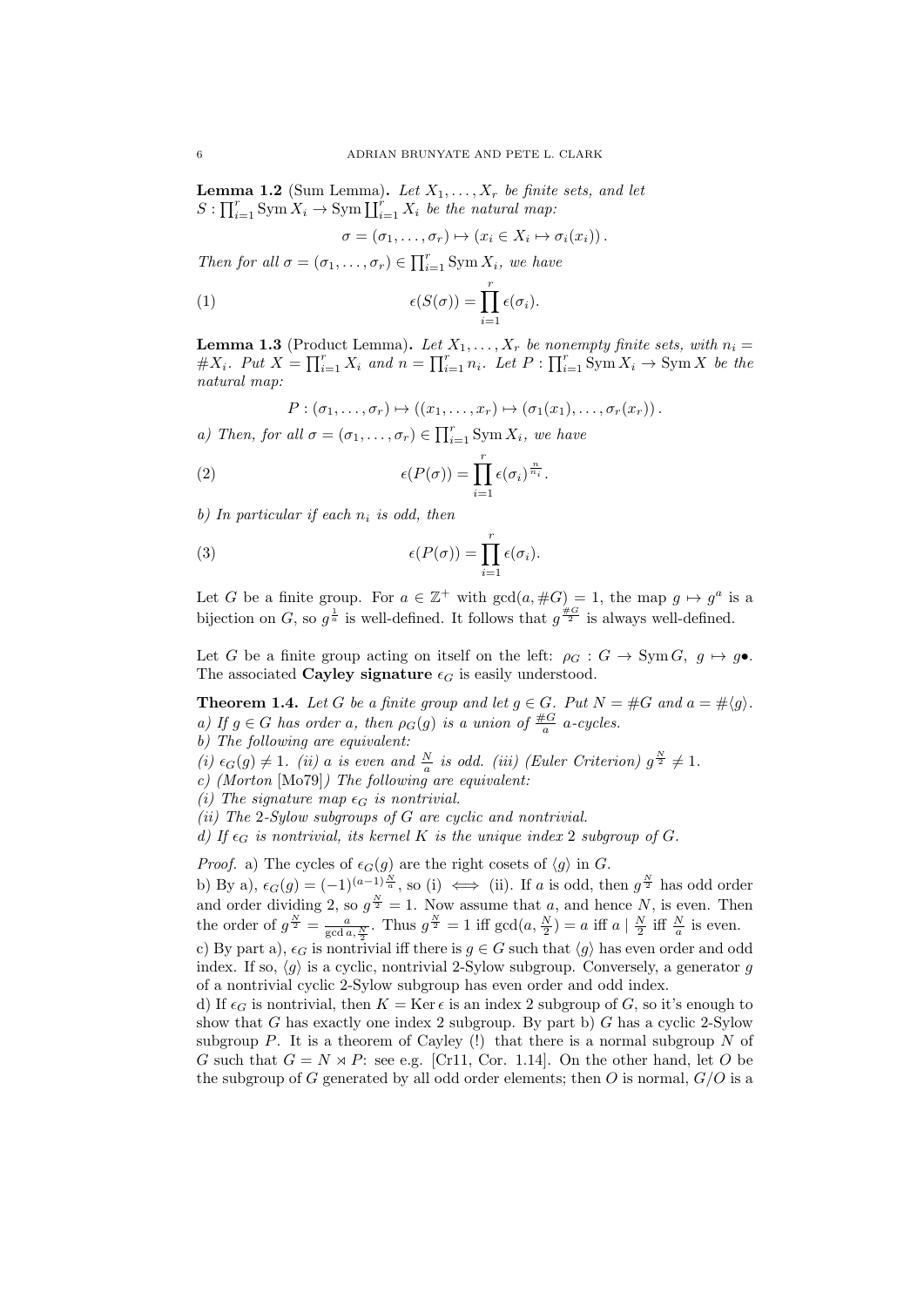2-group, and *O* is minimal with these properties. It follows that  $N = O$ . If *H* is an index 2 subgroup, it is normal and  $G/H$  is a 2-group, so  $H \supset N$ . Since  $G/N \cong P$ is even order cylic, there is precisely one index 2 subgroup of *G* containing  $N$ .  $\square$ 

**Remark 1.5.** *The converse of Theorem 1.4d) does not hold. First, S<sup>n</sup> has a unique index* 2 *subgroup for all*  $n \geq 2$ *. The dihedral group*  $D_4$  *is a Sylow* 2*-subgroup of*  $S_4$ *, and it follows that for all*  $n \geq 4$ *, the Sylow 2-subgroups of*  $S_n$  *are noncommutative. Moreover, in § 4 we will recall – and crucially use – that for any finite-dimensional vector space V over an odd order finite field,* GL *V has a unique index* 2 *subgroup. However, when* dim  $V > 2$  *the Sylow 2-subgroups of GLV are noncyclic.* 

**Lemma 1.6.** Let H be a normal subgroup of  $G$ ; put  $G' = G/H$  and  $q: G \rightarrow G'$ . *a)* If  $\epsilon_G$  and  $\epsilon_{G'}$  are both trivial or both nontrivial, then

$$
\epsilon_G = \epsilon_{G'} \circ q.
$$

*b) If H has odd order, then (4) holds.*

*Proof.* a) Certainly (4) holds if  $\epsilon_G$  and  $\epsilon_{G'}$  are both trivial, so suppose both are nontrivial. Then Ker  $\epsilon_{G'} \circ q$  is an index 2 subgroup of *G*. By Theorem 1.4c), if  $\epsilon_G$ is nontrivial there is a unique index 2 subgroup, so Ker  $\epsilon_{G'} \circ q = \text{Ker } \epsilon_G$ , and two homomorphisms into *{±*1*}* are equal iff their kernels are equal.

b) Let *P* be a Sylow 2-subgroup of *G*. Then *PH/H* is a 2-Sylow subgroup of *G′* . Since  $#H$  is odd and *P* is a 2-group,  $PH/H \cong P/(P \cap H) = P$ . Thus by Theorem 1.4b),  $\epsilon_G$  is nontrivial iff  $\epsilon_{G'}$  is nontrivial, so part a) applies.

**Theorem 1.7.** *(Tower Theorem) Let*  $e \in \mathbb{Z}^+$ *. For*  $1 \leq i \leq e$ *, let*  $G_i$  *be a finite* group and let  $P_i$  be a Sylow 2-subgroup of  $G_i$ . For  $2 \leq i \leq e$ , let  $q_i : G_i \rightarrow G_{i-1}$ *be a surjective homomorphism. For*  $1 \leq i \leq e$ , let  $\epsilon_i = \epsilon_{G_i} \circ q_{i+1} \circ \cdots \circ q_e$ , and let  $E = \prod_{i=1}^{e} \epsilon_i : G \to \{\pm 1\}.$ 

*a)* If for no  $1 \leq i \leq e$  is  $P_i$  nontrivial cyclic, then E is trivial.

*b)* Otherwise let  $\ell$  and  $u$  be the least and greatest indices i such that  $P_i$  is nontrivial *cyclic.* Then  $E = \epsilon_a^{u-\ell+1}$ .

*Proof.* a) If no  $P_i$  is nontrivial cyclic then  $\epsilon_{G_i}$  is trivial for all *i*, so *E* is trivial. b) By Theorem 1.4b),  $\epsilon_{G_i}$  and thus  $\epsilon_i$  is trivial unless  $\ell \leq i \leq u$ . Since for all  $1 \leq i \leq e$ ,  $d_i(P_i) \cong P_{i-1}$ , as *i* ranges from 1 to *e*, we find: if  $i < \ell$ ,  $P_i$  is trivial; if  $\ell \leq i \leq u$ ,  $P_i$  is nontrivial cyclic; and if  $u < i \leq e$  then  $P_i$  is not cyclic. Thus  $E = \prod_{i=\ell}^{u} \epsilon_i$ , and by Lemma 1.6a)  $\epsilon_{\ell} = \epsilon_{\ell+1} = \ldots = \epsilon_u$ , so  $E = \epsilon_{\ell}^{u-\ell+1}$ . — П

## 1.2. **Abstract number rings and finite principal rings.**

**Proposition 1.8.** *Let* a *and* b *be nonzero ideals in the Dedekind domain R. a) The R-modules R/*a *and* b*/*ab *are isomorphic.*  $b)$   $\#R/\mathfrak{a}b = \#R/\mathfrak{a} \cdot \#R/\mathfrak{b}.$ 

*Proof.* a) See e.g. [CR, Thm. 18.24]. b) We have a short exact sequence

$$
0 \to \mathfrak{a}/\mathfrak{a}\mathfrak{b} \to R/\mathfrak{a}\mathfrak{b} \to R/\mathfrak{a} \to 0.
$$

Using this and part a) we get

$$
\#R/\mathfrak{a}\mathfrak{b} = \#\mathfrak{a}/\mathfrak{a}\mathfrak{b} \#R/\mathfrak{a} = \#R/\mathfrak{a} \#R/\mathfrak{b}.
$$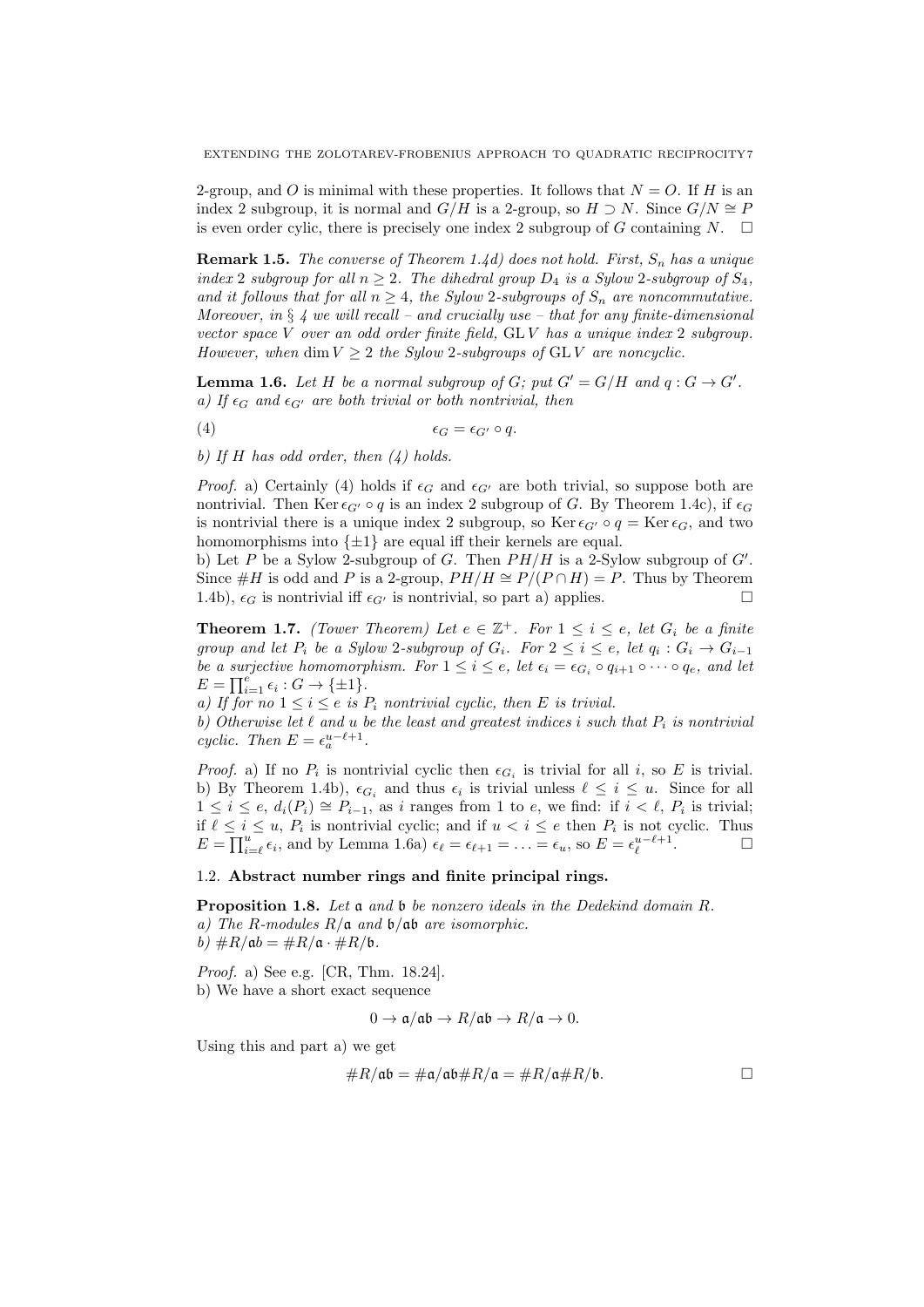**Theorem 1.9** (Asano, Jensen)**.** *For a domain R, the following are equivalent: (i) R is a Dedekind domain.*

*(ii)* If **b** is an ideal of R and  $0 \neq a \in \mathfrak{b}$ , then there is  $b \in \mathfrak{b}$  such that  $\mathfrak{b} = \langle a, b \rangle$ . *(iii) For every nonzero ideal* b *of R, the quotient R/*b *is a principal ring.*

*Proof.* See [As51], [Je63] or [CA, Thm. 20.11].<sup>1</sup>

A **residually finite ring** is a ring in which the quotient by every nonzero ideal is finite. For a nonzero ideal *I* in a residually finite ring *R*, we put  $|I| = \#R/I$ .

**Theorem 1.10.** *For a residually finite domain R, the following are equivalent: (i) R is a Dedekind domain.*

*(ii)* For all nonzero ideals  $I, J$  of  $R, |IJ| = |I||J|$ .

*Proof.* (i)  $\implies$  (ii) by Proposition 1.8b) above. (ii)  $\implies$  (i): This is a result of Butts-Wade [BW66, Thm. 2].

An **abstract number ring** is a residually finite Dedekind domain. Examples:

- The ring of integers  $\mathbb{Z}_K$  of a number field  $K$ .
- *•* The coordinate ring F*q*[*C ◦* ] of a nonsingular integral affine curve *C ◦/*F*q*.

*•* Any localization or completion of either of the above.

(There are also more exotic examples: O. Goldman constructed abstract number rings with unit group  $\pm 1$  and nontorsion ideal class group  $[Go64, Cor. (1)$  and  $(2)].$ 

Let **r** be a finite commutative ring. Then **r** has finitely many prime ideals  $\mathfrak{p}_1, \ldots, \mathfrak{p}_r$ , and each  $\mathfrak{p}_i$  is maximal. Thus  $\bigcap_{i=1}^r \mathfrak{p}_i = \prod_{i=1}^r \mathfrak{p}_i$  is the nilradical of r; since r is finite, this is a nilpotent ideal: there is  $E \in \mathbb{Z}^+$  such that  $\prod_{i=1}^r \mathfrak{p}_i^E = 0$ . For  $1 \leq i \leq r$ , let  $e_i \in \mathbb{Z}^+$  be minimal such that  $\mathfrak{p}_i^a = \mathfrak{p}_i^b$  for all  $a, b \geq e_i$ . Then

$$
(0)=\bigcap_{i=1}^r \mathfrak{p}_i^{e_i}=\prod_{i=1}^r \mathfrak{p}_i^{e_i}.
$$

The Chinese Remainder Theorem gives a canonical isomorphism

$$
\pi: \mathfrak{r} = \mathfrak{r}/\prod_{i=1}^r \mathfrak{p}_i^{e_i} \to \prod_{i=1}^r R/\mathfrak{p}_i^{e_i} = \prod_{i=1}^r \mathfrak{r}_i,
$$

say. Each  $\mathfrak{r}_i$  is Artinian local with maximal ideal  $\mathfrak{p}_i/\mathfrak{p}_i^{e_i}$ .

**Lemma 1.11.** *Let* r *be a finite local commutative ring with maximal ideal* p*. Let e be the least positive integer such that*  $\mathbf{p}^e = (0)$ *. The following are equivalent: (i)* r *is a principal ring: every ideal of* r *is principal.*

*(ii)* p *is principal.*

*(iii) The length of* r *as an* r*-module is e.*

*(iv) Every ideal of r is of the form*  $p^i$  *for a unique*  $0 \leq i \leq e$ *.* 

*(v)* r *is a chain ring: the ideals of* r *are linearly ordered under inclusion.*

*Proof.* (i)  $\implies$  (ii) is immediate.

(ii)  $\implies$  (iii): Suppose  $\mathfrak{p} = (\pi)$ . Every  $x \in \mathfrak{r}$  may be written as  $\pi^i u$  for a unique  $0 \leq i \leq e$  and  $u \in \mathfrak{r}^\times$ . It follows that for every ideal b of  $\mathfrak{r}$ , if *i* is the least natural number such that  $\pi^i \in \mathfrak{b}$ , then  $\mathfrak{b} = (\pi^i) = \mathfrak{p}^i$ .

 ${}^{1}$ In [J, p. 630] Jacobson attributes this result to H. Sah. It seems that this refers to Chih-Han Sah (1934-1997), but we have not been able to trace the result back to him.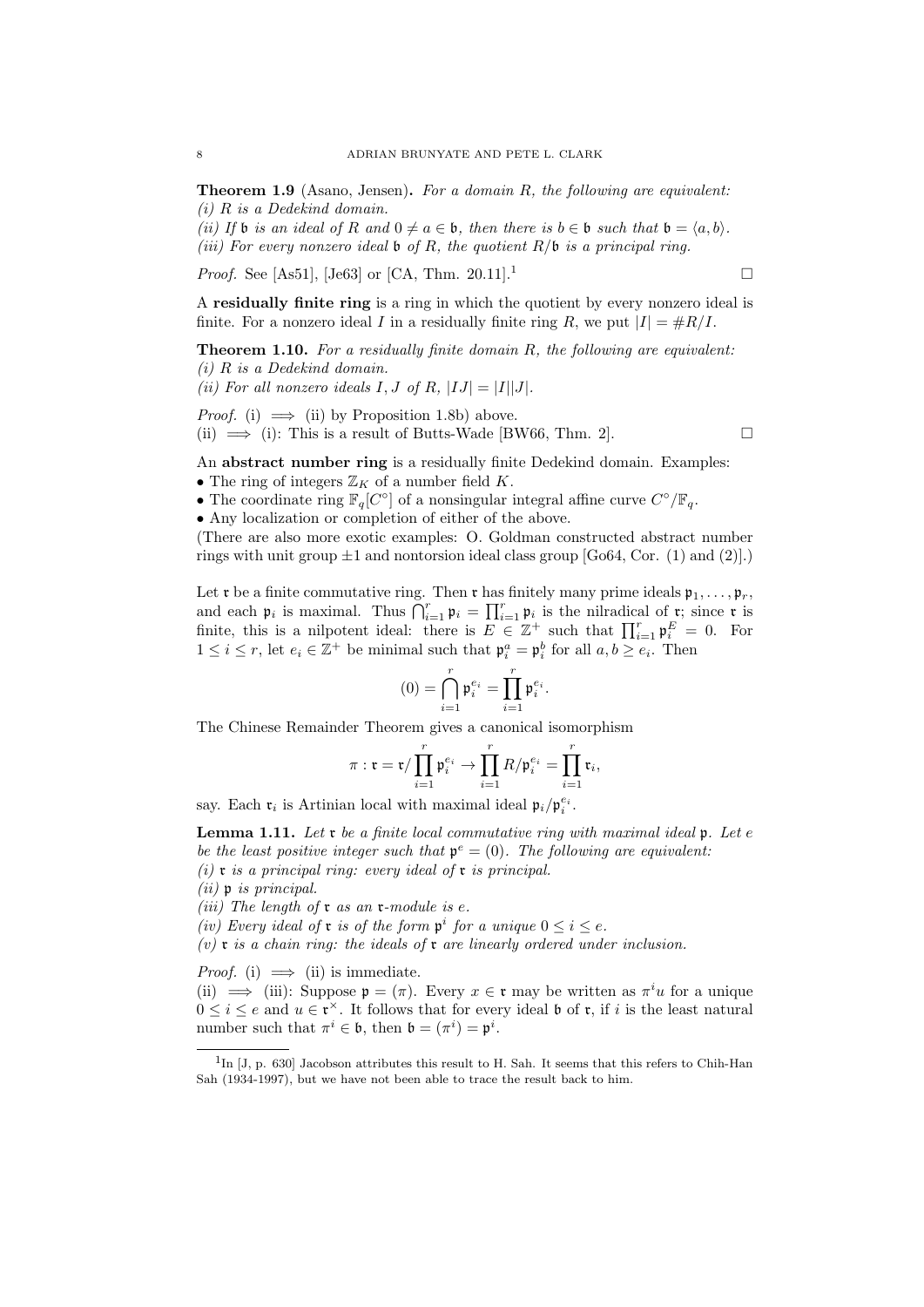(iii)  $\implies$  (iv): Let b be an ideal of **r**, and let *i* be the largest natural number such that  $\mathfrak{b} \subset \mathfrak{p}^i$ . If  $\mathfrak{p}^{i+1} + \mathfrak{b} \subsetneq \mathfrak{p}^i$  then

$$
0=\mathfrak{p}^e\subset\mathfrak{p}^{e-1}\subset\ldots\subset\mathfrak{p}^{i+1}\subset\mathfrak{p}^{i+1}+\mathfrak{b}\subset\mathfrak{p}^i\subset\ldots\subset\mathfrak{p}\subset\mathfrak{r}
$$

is a chain of ideals in  $\mathfrak{r}$  of length at least  $e+1$ , contradiction. So  $\mathfrak{p}^{i+1} + \mathfrak{b} = \mathfrak{p}^i$ , and then applying Nakayama's Lemma to the module  $\mathfrak{p}^i$  we get  $\mathfrak{b} = \mathfrak{p}^i$ .  $(iv) \implies (v)$  is immediate.

 $(v) \implies$  (i): Since **r** is finite, among all ideals properly contained in **p** there is a unique largest ideal, say  $\mathfrak b$ . Then any element of  $\mathfrak p \setminus \mathfrak b$  must generate  $\mathfrak p$ .

**Theorem 1.12.** *For a commutative ring* r*, the following are equivalent: (i)* There is a number field *K* and a nonzero ideal *I* in  $\mathbb{Z}_K$  with  $\mathbb{Z}_K/I \cong \mathfrak{r}$ . *(ii)* There is a nonzero ideal *I* in an abstract number ring *R* with  $R/I \cong \mathfrak{r}$ . *(iii)* r *is a finite principal ring.*

*Proof.* (i)  $\implies$  (ii) is clear. (ii)  $\implies$  (iii) follows from Theorem 1.9.

(iii)  $\implies$  (i): Step 1: Suppose r is local. Then by [Hu68, Thm. 1] there is a Dedekind domain *R* and an ideal *I* such that  $R/I \cong \mathfrak{r}$ . By CRT *I* must be a prime power  $\mathfrak{p}^e$ . Let  $R_{\mathfrak{p}}$  be the completion at  $\mathfrak{p}$ ; then  $\mathfrak{r} \cong R/I \cong \mathbb{R}_{\mathfrak{p}}/(\mathfrak{p}R_{\mathfrak{p}})^e$ , so – replacing *R* by  $R_p$  – we may assume that *R* is a complete discrete valuation ring. The residue field  $R/\mathfrak{p}$  is finite, so isomorphic to  $\mathbb{F}_q$ , with  $q = p^f$ , say. By the Cohen structure theory [S, Ch. II] *R* is isomorphic either to the ring of integers in a *p*-adic field or to the formal power series ring  $\mathbb{F}_q[[t]]$ . In the former case we're done: R is the completion of some prime ideal in some number field, so it suffices to treat the latter case, in which  $\mathfrak{r} \cong \mathbb{F}_q[t]/(t^e)$ . Let *K* be any *p*-adic field with residue field  $\mathbb{F}_q$ and ramificaiton index at least *e*, for instance  $\mathbb{Q}_p(\zeta_{q-1}, p^{\frac{1}{e}})$ , let  $R_K$  be the ring of integers of *K* and  $\mathfrak{p}_K$  its maximal ideal. Then  $R_K/\mathfrak{p}_K^e \cong \mathbb{F}_q[t]/(t^e)$ . Then  $p \in \mathfrak{p}_K^e$ so  $R_K/\mathfrak{p}_K^e$  has characteristic *p* and thus the Teichmüller lift  $\mathbb{F}_q \to R_K/\mathfrak{p}_K^e$  is an isomorphism [S, Prop. II.8]. Let  $\pi_K$  be a generator of  $\mathfrak{p}_K$ . There is then a unique  $\mathbb{F}_q$ -algebra homomorphism  $\mathbb{F}_q[t] \to R_K$  which maps *t* to  $\pi_K$ , and passing to the quotient gives a homomorphism  $\Phi$  :  $\mathbb{F}_q[t]/(t^e) \to R_K/\mathfrak{p}_K^e$  which is injective since it kills no power of  $t$  smaller than  $t^e$ . By Theorem 1.10b) both source and target are finite rings of order  $q^e$ , so  $\Phi$  is an isomorphism.

Step 2: Let  $\mathbf{r} = \prod_{i=1}^r \mathbf{r}_i$  be the decomposition into local rings; let  $e_i$  be the length of  $\mathfrak{r}_i$ . Since  $\mathfrak{r}$  is principal, so is each  $\mathfrak{r}_i$ , so by Step 1 for each  $1 \leq i \leq r$  there is a  $p_i$ -adic field  $K_i$  with integer ring  $R_{K_i}$  and maximal ideal  $\mathfrak{p}_{K_i}$  such that  $R_{K_i}/(\mathfrak{p}_{K_i})^e \cong \mathfrak{r}_i$ . By a standard weak approximation / Krasner's Lemma argument there is a number field *K* and maximal ideals  $\mathfrak{p}_1, \ldots, \mathfrak{p}_r$  of  $\mathbb{Z}_K$  such that the completion of *K* at  $\mathfrak{p}_i$  is *K*<sup>*i*</sup>. It follows that  $\mathbb{Z}_K / \prod_{i=1}^r \mathfrak{p}_i^{e_i}$ *∼*= r.

**Remark 1.13.** *When* r *is local, Theorem 1.12 is due to A.A. Neˇcaev* [Ne71]*. The general case emerged in a MathOverflow discussion* [MO] *in which the second author participated and in which the most important contribution was made by K. Conrad.*

2. Zolotarev Symbols and Zolotarev Reciprocity

#### 2.1. **Jacobi Symbols.**

A ring *R* is **even** (resp. **odd**) if it is finite of even (resp. odd) order. An ideal *I* in a ring *R* is **even** (resp. **odd**) if  $R/I$  is even (resp. odd). An element  $a \in R$  is **even** (resp. **odd**) if  $\langle a \rangle$  is even (resp. odd).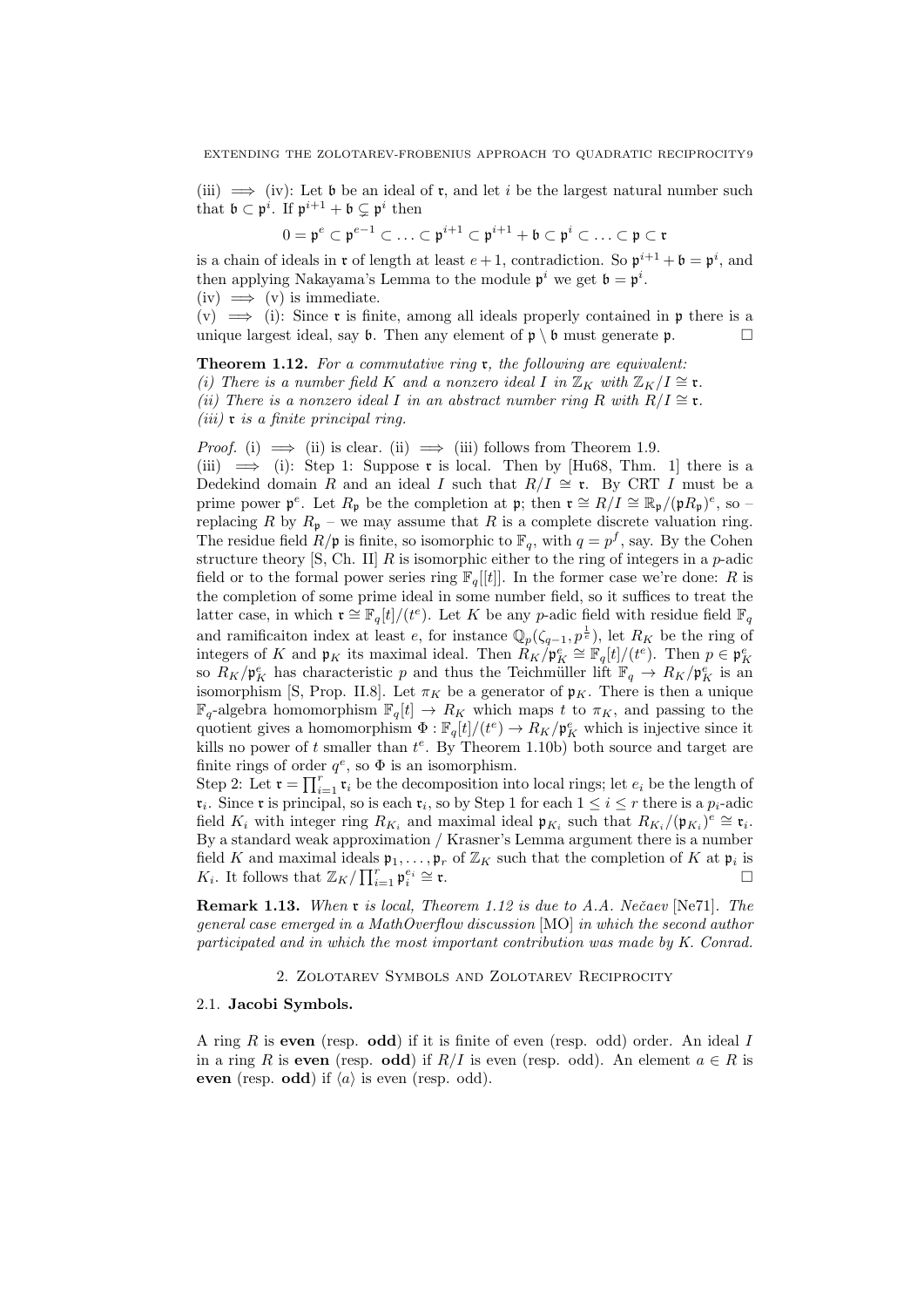For an odd field *k* and  $a \in k^{\times}$ , we define the **Legendre symbol**  $\left(\frac{a}{k}\right)$  to be 1 if *a* is a square in *k* and *−*1 otherwise.

Let **r** be a finite principal commutative ring, with local decomposition  $\mathbf{r} = \prod_{i=1}^{r} \mathbf{r}_i$ ,  $\mathfrak{p}_i$  the maximal ideal of  $\mathfrak{r}_i$ ,  $e_i$  the length of  $\mathfrak{r}_i$  and  $k_i = \mathfrak{r}_i/\mathfrak{p}_i$  the residue field.

To ease notation, for  $a \in \mathfrak{r}$  we write a for the image of a under any quotient map. If **r** is odd, then for  $a \in \mathfrak{r}^\times$  we define the **Jacobi symbol** 

$$
\left(\frac{a}{\mathfrak{r}}\right) = \prod_{i=1}^r \left(\frac{a}{k_i}\right)^{e_i}.
$$

Let *R* be an abstract number ring. If **p** is an odd prime ideal of *R* and  $a \in R \setminus \mathfrak{p}$ , we define the **Legendre symbol**

$$
\left(\frac{a}{\mathfrak{p}}\right) = \left(\frac{a}{R/\mathfrak{p}}\right).
$$

If  $a \in R$  and  $b$  is an odd ideal of  $R$  with  $\langle a \rangle + b = R$ , we define the **Jacobi symbol** 

$$
\left(\frac{a}{\mathfrak{b}}\right) = \left(\frac{a}{R/\mathfrak{b}}\right).
$$

The following result is an immediate consequence of the definition.

**Lemma 2.1.** *a) Let* r *be an odd principal commutative ring, with local decomposition*  $\mathbf{r} = \prod_{i=1}^r \mathbf{r}_i$ *. Then for all*  $a \in \mathbf{r}$ *,*  $\left(\frac{a}{\mathbf{r}}\right) = \prod_{i=1}^r \left(\frac{a}{\mathbf{r}_i}\right)$ ) *.*

*b)* Let **b** *be an odd prime ideal in the abstract number ring R.* Let  $\mathbf{b} = \prod_{i=1}^{R} \mathbf{q}_i$  *be its factorization into not necessarily distinct prime ideals. Then for any*  $a \in R$  *which is prime to* b*,*

(5) 
$$
\left(\frac{a}{b}\right) = \prod_{i=1}^{R} \left(\frac{a}{q_i}\right).
$$

## 2.2. **Zolotarev Symbols.**

Let  $\mathfrak r$  be a finite ring. Then both the additive group  $(\mathfrak r,+)$  and the unit group  $(\mathfrak{r}^{\times}, \cdot)$  act on  $\mathfrak{r}$ , giving rise to signature homomorphisms. We are interested in the signatures of the permutations  $s_a : x \mapsto x + a$  for  $a \in \mathfrak{r}$  and  $m_a : x \mapsto xa$  for  $a \in \mathfrak{r}^\times$ . The former is a special case of Theorem 1.4: we record the result.

**Lemma 2.2.** *Let n be the order of a in*  $(\mathfrak{r}, +)$ *.*  $a) \epsilon(s_a) = (-1)^{\frac{(n-1)\#r}{n}}.$ *b)* Since  $n | \#r$ ,  $\epsilon(s_a) = 1$  if  $\#r$  is odd.

We define the **Zolotarev symbol**  $\left[\frac{a}{\tau}\right] = \epsilon(m_a)$ .

**Remark 2.3.** For  $a \in \mathfrak{r}^{\times}$ , let  $a_m : x \mapsto xa$ , and let  $\iota^a : \mathfrak{r} \to \mathfrak{r}$  by  $x \mapsto a^{-1}xa$ . Since  $m_a \circ \iota^a = a_m$ , we have  $\epsilon(m_a) = \epsilon(a_m)$ .

Let **r** be a finite commutative ring. As in §1.2 there is a canonical isomorphism

$$
\pi: \mathfrak{r} \stackrel{\sim}{\to} \prod_{i=1}^r \mathfrak{r}/\mathfrak{p}_i^{e_i} = \prod_{i=1}^r \mathfrak{r}_i
$$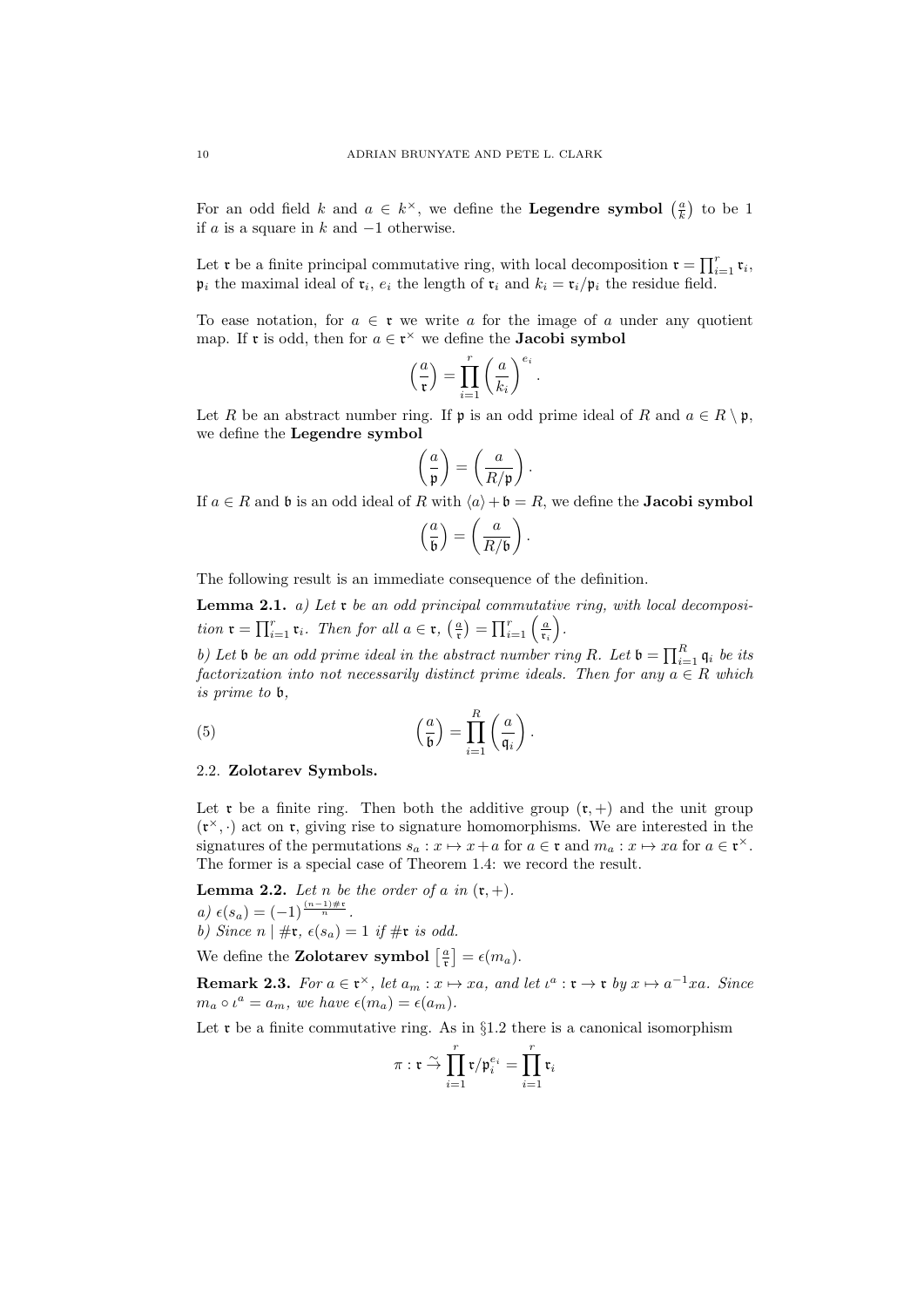with  $\mathbf{r}_i$  a local ring with maximal ideal  $\mathbf{p}_i$ , length  $e_i$  and residue field  $k_i = \mathbf{r}/\mathbf{p}_i$ . We call the  $\mathfrak{r}_i$ 's the **local factors** of  $\mathfrak{r}$ . Put  $n_i = \#\mathfrak{r}_i$  and  $n = \#\mathfrak{r}$ . Let

$$
\pi^\times : \mathfrak{r}^\times \stackrel{\sim}{\rightarrow} \prod_{i=1}^r \mathfrak{r}_i^\times
$$

be the induced isomorphism on the unit group. Then  $\pi^{\times}$  and  $\pi$  are compatible in the sense of Lemma 1.1, so for  $a \in \mathfrak{r}^\times$ ,  $\left[\frac{a}{\mathfrak{r}}\right]$  is equal to the signature of  $\pi^\times(a)$  acting on  $\prod_{i=1}^r \mathfrak{r}_i$ . Applying the Product Lemma we get

(6) 
$$
\left[\frac{a}{\mathfrak{r}}\right] = \prod_{i=1}^r \left[\frac{a}{\mathfrak{r}_i}\right]^{\frac{n}{n_i}}.
$$

Thus for commutative rings the computation of Zolotarev symbols is reduced to the local case. Further, by looking at the parities of  $\frac{n}{n_i}$  we get the following result.

**Proposition 2.4.** *Let*  $\mathbf{r} = \prod_{i=1}^r \mathbf{r}_i$  *be a finite commutative ring.* 

*a)* If **r** *is odd, then*  $\left[\frac{1}{r}\right] = \prod_{i=1}^{r} \left[\frac{1}{r_i}\right]$ .

b) If **r** has exactly one even local factor **r'**, then  $\left[\frac{1}{r}\right] = \left[\frac{1}{r'}\right]$ .

*c)* If **r** has more than one even local factor, the Zolotarev symbol  $\left[\frac{1}{r}\right]$  is trivial.

## 2.3. **First Zolotarev Lemma.**

When *q* is a prime, the following result is Zolotarev's original observation and the first of three steps of his proof of the quadratic reciprocity law in Z.

**Lemma 2.5** (First Zolotarev Lemma)**.**

*For any odd prime power q and*  $a \in \mathbb{F}_q^{\times}$ , we have  $\left[\frac{a}{\mathbb{F}_q}\right]$  $\mathbb{F}_q$  $=\left(\frac{a}{\mathbb{R}}\right)$  $\mathbb{F}_q$ ) *.*

*Proof.* Since  $\mathbb{F}_q^{\times}$  is cyclic of even order,  $a \mapsto \left(\frac{a}{\mathbb{F}_q}\right)$  $\mathbb{F}_q$ ) is the unique nontrivial group homomorphism from  $\mathbb{F}_q^{\times}$  to  $\{\pm 1\}$ . On the other hand, if *a* is a generator of  $\mathbb{F}_q^{\times}$ , the cycle type of  $m_a$  is  $(q-1,1)$ , so  $\left[\frac{a}{\mathbb{F}_a}\right]$  $\mathbb{F}_q$ ] = *−*1.

# 2.4. **A Generalization of the Zolotarev-Frobenius-Lerch Theorem.**

**Theorem 2.6.** *Let* r *be a finite principal ring.*

*a)* If **r** *is odd, then the Zolotarev symbol*  $\left[\frac{1}{r}\right]$  *is equal to the Jacobi symbol*  $\left(\frac{1}{r}\right)$ *. b) Suppose* r *has exactly one even local factor* r *′ , with maximal ideal* p*, length e and residue field*  $k \cong \mathbb{F}_{2^f}$ *. Then:* 

*(i)* The Zolotarev symbol  $\left[\frac{1}{r}\right]$  is trivial iff at least one of the following holds:

•  $e = 1$ *.* 

•  $f \geq 2$ *.* 

•  $e \geq 3$ ,  $f = 1$  *and*  $\mathfrak{r}'/\mathfrak{p}^2$  *has characteristic* 2*.* 

*(ii)* In all other cases  $\#(\mathfrak{r}'/\mathfrak{p}^2)^\times = 2$ , and  $\left[\frac{\mathfrak{a}}{\mathfrak{r}}\right] = 1 \iff \mathfrak{a} - 1 \in \mathfrak{p}^2$ .

*c)* If *r* has more than one even local factor then the Zolotarev symbol  $\left[\frac{1}{r}\right]$  is trivial.

*Proof.* Step 1: Using Lemma 2.1 and Proposition 2.4 we reduce to the case in which r is local, with maximal ideal  $\mathbf{p} = (\pi)$ , length *e*, and residue field  $k = \mathbb{F}_q = \mathbb{F}_{p^f}$ . Step 2: For  $1 \leq i \leq e$  put  $U_i = (R/\mathfrak{p}_i)^{\times}$ ; let  $U_0$  be the trivial group. For  $1 \leq i \leq r$ the quotient maps  $R/\mathfrak{p}^i \to R/\mathfrak{p}^{i-1}$  restrict to give surjective group homomorphisms  $q_i: U_i \to U_{i-1}$ ; let  $P_i = \text{Ker } q_i$ , so we have short exact sequences

(7) 
$$
1 \to P_i \to U_i \to U_{i-1} \to 1.
$$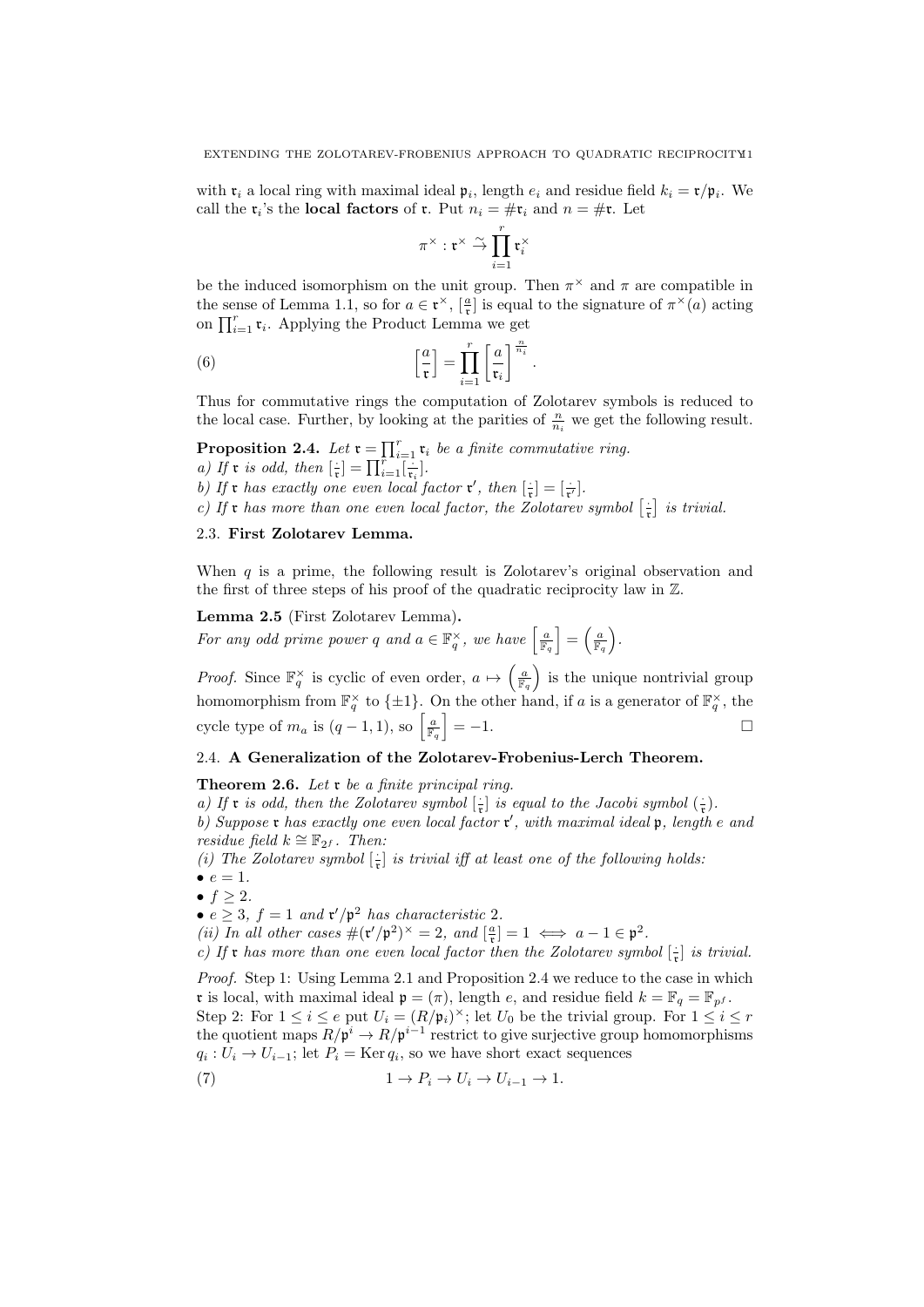Since  $\mathfrak{r}/\mathfrak{p}^i = U_i \coprod \mathfrak{p}/\mathfrak{p}^i$  and  $\#\mathfrak{p}/\mathfrak{p}^i = q^{i-1}$ , we have  $\#U_i = q^{i-1}(q-1)$  for all 1 ≤ *i* ≤ *r*,  $#P_1 = q - 1$  and  $#P_i = q$  for all  $2 \leq i \leq e$ . We claim that  $P_i$  is a *p*-torsion group for all  $i \geq 2$ . Indeed, for  $x \in P_i$  we have  $x \equiv 1 \pmod{\pi}^{i-1}$ . Since  $i \geq 2$  this implies  $x \equiv 1 \pmod{\pi}$ , so  $1 + x + \ldots + x^{p-1} \equiv 0 \pmod{\pi}$  and thus  $\pi^{i} = \pi^{i-1}\pi \mid (x-1)(1+x+\ldots+x^{p-1}) = x^{p} - 1.$ 

For  $1 \leq i \leq e$  let  $\epsilon_i$  denote the composite homomorphism  $U_e \to U_i \stackrel{\epsilon_{U_i}}{\to} {\pm 1}$ , as in Theorem 1.7. For all  $1 \leq i \leq e$ ,  $\cdot \pi$  is a  $U_e$ -set isomorphism  $\mathfrak{r}/\mathfrak{p}^{i-1} \to \mathfrak{p}/\mathfrak{p}^i$ . So applying the Sum Lemma to  $\mathbf{r}/\mathbf{p}^i = U_i \coprod \mathbf{p}/\mathbf{p}^i \cong U_i \coprod R/\mathbf{p}^{i-1}$ , we get

$$
\forall 1 \leq i \leq e, \ \forall a \in \mathfrak{r}^{\times}, \ \left[\frac{a}{\mathfrak{r}/\mathfrak{p}^{i}}\right] = \epsilon_{i}(a) \left[\frac{a}{\mathfrak{r}/\mathfrak{p}^{i-1}}\right],
$$

and thus by induction and the Tower Theorem,

$$
\left[\frac{a}{\mathfrak{r}}\right] = \prod_{i=1}^{e} \epsilon_i(a) = \epsilon_{\ell}(a)^{u-\ell+1}
$$

*.*

It remains to compute the parameters *ℓ* and *u*. Since a finite commutative group has nontrivial cyclic 2-Sylow subgroup iff it has exactly one element of order 2, as we start at  $i = 1$  and increase to  $e$  we want to determine the thresholds  $\ell$  and  $u$  at which  $T_i$  acquires an order 2 element and then a second order 2 element.

Step 3: Suppose that **r** is odd. Then  $U_1 = k_1^{\times}$  is cyclic of even order so  $\epsilon_1$  is nontrivial:  $\ell = 1$ . The Legendre symbol  $\left(\frac{1}{k}\right)$  is also a nontrivial homomorphism to  $\{\pm 1\}$ , so by Theorem 1.4d),  $\epsilon_1 = \left(\frac{1}{k}\right)$ . Since  $U_{i-1} = U_i/P_i$  and  $\#P_i = q$  is odd, by Lemma 1.6 and induction, each  $\epsilon_i$  is nontrivial:  $u = e$ . So  $\left[\frac{a}{\mathfrak{k}}\right] = \left(\frac{a}{k}\right)^e = \left(\frac{a}{\mathfrak{k}}\right)$ .

Step 4: Suppose that **r** is even. Since  $\#U = q - 1$  is odd,  $\epsilon_1$  is trivial.

• Thus if  $e = 1$ ,  $\left[\frac{1}{r}\right] = \epsilon_1$  is trivial.

• Suppose  $f \geq 2$ . Then for all  $i \geq 2$ ,  $P_i$  is a 2-torsion group of order  $q = 2^f$ , so  $T_i$ is not cyclic. Thus every  $\epsilon_i$  is trivial, so  $\left[\frac{1}{r}\right]$  is trivial.

We may now suppose  $f = 1$ . Then  $U_1$  is the trivial group and  $U_2$  has order 2 hence  $T_2$  is nontrivial cyclic:  $\ell = 2$ .

• So if  $(e, f) = (2, 1)$ , then  $\left[\frac{a}{r}\right] = \epsilon_2(a)$ .

We may now suppose that  $e \geq 3$ . By Theorem 1.12, there is a 2-adic field *K* with ring of integers  $R_K$  and maximal ideal  $\mathfrak{p}_K = (\pi_K)$  and  $e \in \mathbb{Z}^+$  such that  $\mathbf{r} \cong R_K / \mathbf{p}_K^e$ . It follows that for all  $1 \leq i \leq e$ ,  $\mathbf{r}/\mathbf{p}^i \cong R_K / \mathbf{p}_K^i$ .

• Suppose  $\mathfrak{r}/\mathfrak{p}^2 \cong R_K/\mathfrak{p}_K^2$  has characteristic 4. Then  $2 \in \mathfrak{p}_K \setminus \mathfrak{p}_K^2$  is a uniformizer, so the ramification index  $e(K/\mathbb{Q}_2) = 1$ . Since also  $f(K/\mathbb{Q}_2) = 1$ ,  $K = \mathbb{Q}_2$ ,  $R = \mathbb{Z}_2$ and  $\mathfrak{r} \cong \mathbb{Z}/2^e\mathbb{Z}$ . In this case the structure of  $U_i$  was known to Gauss: for  $i \geq 2$ ,  $U_i \cong \mathbb{Z}/2\mathbb{Z} \oplus (\mathbb{Z}/2\mathbb{Z})^{i-2}$ , so  $T_i$  is not cyclic:  $u = 2$  and  $\left[\frac{1}{r}\right] = \epsilon_2$ .

• Finally we suppose that  $e \geq 3$ ,  $f = 1$  and  $\mathfrak{r}/\mathfrak{p}^2$  has characteristic 2, so  $e(K/\mathbb{Q}_p) \geq$ 2. We claim  $u = 3$ , hence  $\left[\frac{1}{r}\right] = \epsilon_2^2$  is trivial. To see this, for  $i \ge 1$ , let

$$
\widetilde{U_i} = \text{Ker}\left(R_K^\times \to \left(R_K/\mathfrak{p}_K^i\right)^\times\right),\,
$$

so that for all  $1 \leq i \leq e$ ,

$$
\widetilde{U_1}/\widetilde{U_i}\cong (R_K/\mathfrak{p}_K^i)^{\times}\cong U_i.
$$

Now, following [Da07, Prop. 5], we observe:

$$
(1 + \pi_K)^2 = 1 + 2\pi_K + \pi_K^2 \not\equiv 1 \pmod{\pi_K^3},
$$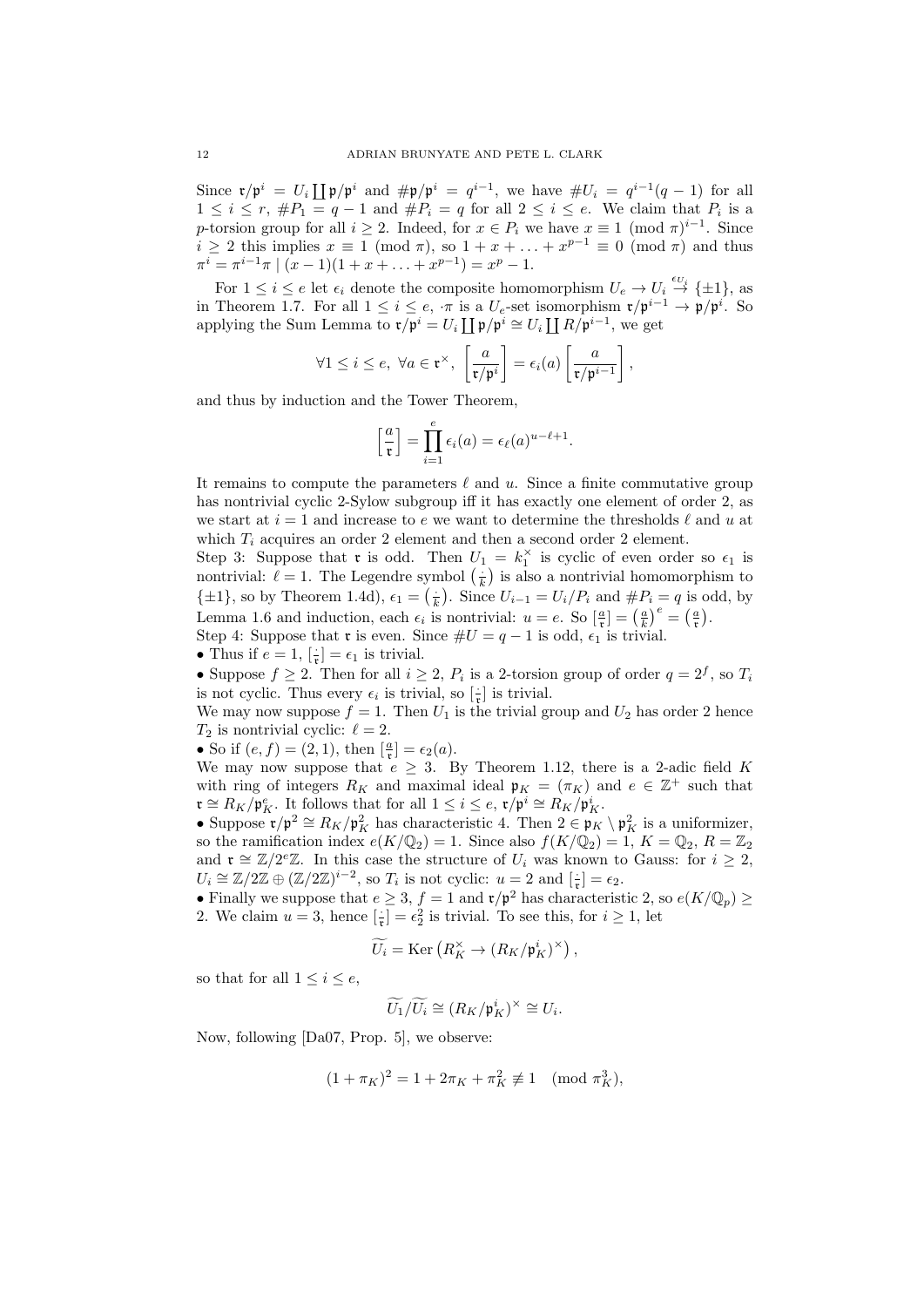since  $\pi_K^3$  |  $2\pi_K$  but  $\pi_K^3$  |  $\pi_K^2$ . Since  $\#U_3 = 4$ ,  $U_3$  is cyclic. Then  $\epsilon_2 = \epsilon_3$  by Lemma 1.6. Finally, for every  $x \in R_K$ ,

$$
(1+x\pi)^4 = 1 + 4\pi x + 6\pi^2 x^2 + 4\pi^3 x^3 + \pi^4 x^2 \equiv 1 \pmod{\pi_K^4}.
$$

Thus  $U_4$  has order 8 and exponent 4 so  $T_4$  is not cyclic.

**Corollary 2.7.** Let b be an odd ideal in an abstract number ring R, and let  $a \in R$ *be prime to* b*. Then*

$$
\left(\frac{a}{\mathfrak{b}}\right)=\left[\frac{a}{R/\mathfrak{b}}\right].
$$

## 2.5. **Second Zolotarev Lemma.**

Let *a* and *b* be relatively prime elements in an abstract number ring *R*. Let

$$
\pi: R/(ab) \to R/(a) \times R/(b)
$$

be the Chinese Remainder Theorem isomorphism. We will define three permutations *A, B, Z* of *R/(ab)*. Choose coset representatives  $x_0, \ldots, x_{|a|-1}$  for (*a)* in *R* and  $y_0, \ldots, y_{|b|-1}$  for (*b*) in *R*. For any  $m \in R$ , there is a pair  $(x_i, y_j)$  such that

$$
m \equiv bx_i + y_j \pmod{ab}.
$$

Indeed, there is  $y_j$  such that  $m - y_j = bz$  and  $x_i$  such that  $z - x_i = az'$  and then  $bx_i + y_j = b(z - az') + m - bz = m - abz' \equiv m \pmod{ab}$ .

The pair  $(x_i, y_j)$  is unique: if  $bx_i + y_j \equiv bx_{i'} + y_{j'} \pmod{ab}$ , then  $b(x_i - x_{i'}) =$  $y_{j'} - y_j + abz$ , so  $y_j \equiv y_{j'} \pmod{b}$  and thus  $y_j = y_{j'}$ ; thus  $a \mid b(x_i - x_{i'})$  and since *a* and *b* are coprime,  $a \mid x_i - x_{i'}$  and thus  $x_i = x_{i'}$ .

We may therefore define permutations

 $\alpha \in \text{Sym}(R/(a) \times R/(b)),$  (*x<sub>i</sub>* mod *a, y<sub>j</sub>* mod *b*)  $\mapsto$  (*bx<sub>i</sub>* + *y<sub>j</sub>* mod *a, y<sub>j</sub>* mod *b*) and

 $\beta \in \text{Sym}(R/(a) \times R/(b)),$   $(x_i \mod a, y_j \mod b) \mapsto (x_i \mod a, x_i + ay_j \mod b).$ Note that  $\alpha$  and  $\beta$  *do depend* upon our choices of coset representatives. Also put

$$
A = \pi^{-1} \circ \alpha \circ \pi, \ B = \pi^{-1} \circ \beta \circ \pi \in \text{Sym}(R/(ab)),
$$

and finally

$$
Z = B \circ A^{-1} \in \text{Sym}(R/(ab)), \ bx_i + y_j \ \text{mod} \ ab \mapsto x_i + ay_j \ \text{mod} \ ab.
$$

**Theorem 2.8** (Second Zolotarev Lemma)**.** *For a, b coprime odd elements of R,*

$$
\epsilon(A) = \left[\frac{b}{R/(a)}\right], \epsilon(B) = \left[\frac{a}{R/(b)}\right].
$$

*Proof.* Note that  $\epsilon(A) = \epsilon(\alpha)$  and  $\epsilon(B) = \epsilon(\beta)$ . Now  $\alpha = \alpha_2 \circ \alpha_1$ , where

$$
\alpha_1(x_i, y_j) = (bx_i, y_j), \ \alpha_2(x_i, y_j) = (x_i + y_j, y_j).
$$

Since  $|b|$  is odd, by Lemma 1.3  $\epsilon(\alpha_1) = \left[\frac{b}{R/(\alpha)}\right]$ . The permutation  $\alpha_2$  is the direct sum of the permutations  $\alpha_{2,j} : (x, y_j) \mapsto (x + y_j, y_j)$  on  $R/(a) \times \{y_j\}$  for  $1 \leq j \leq |b|$ . By Lemma 2.2,  $\epsilon(\alpha_{2,j}) = 1$  for all *j*. By Lemma 1.2,  $\epsilon(\alpha_2) = 1$ , so  $\epsilon(A) = \epsilon(\alpha)$  $\epsilon(\alpha_1)\epsilon(\alpha_2) = \left[\frac{b}{R/(a)}\right]$ . A very similar argument gives  $\epsilon(B) = \epsilon(\beta) = \left[\frac{a}{R/(b)}\right]$ ] .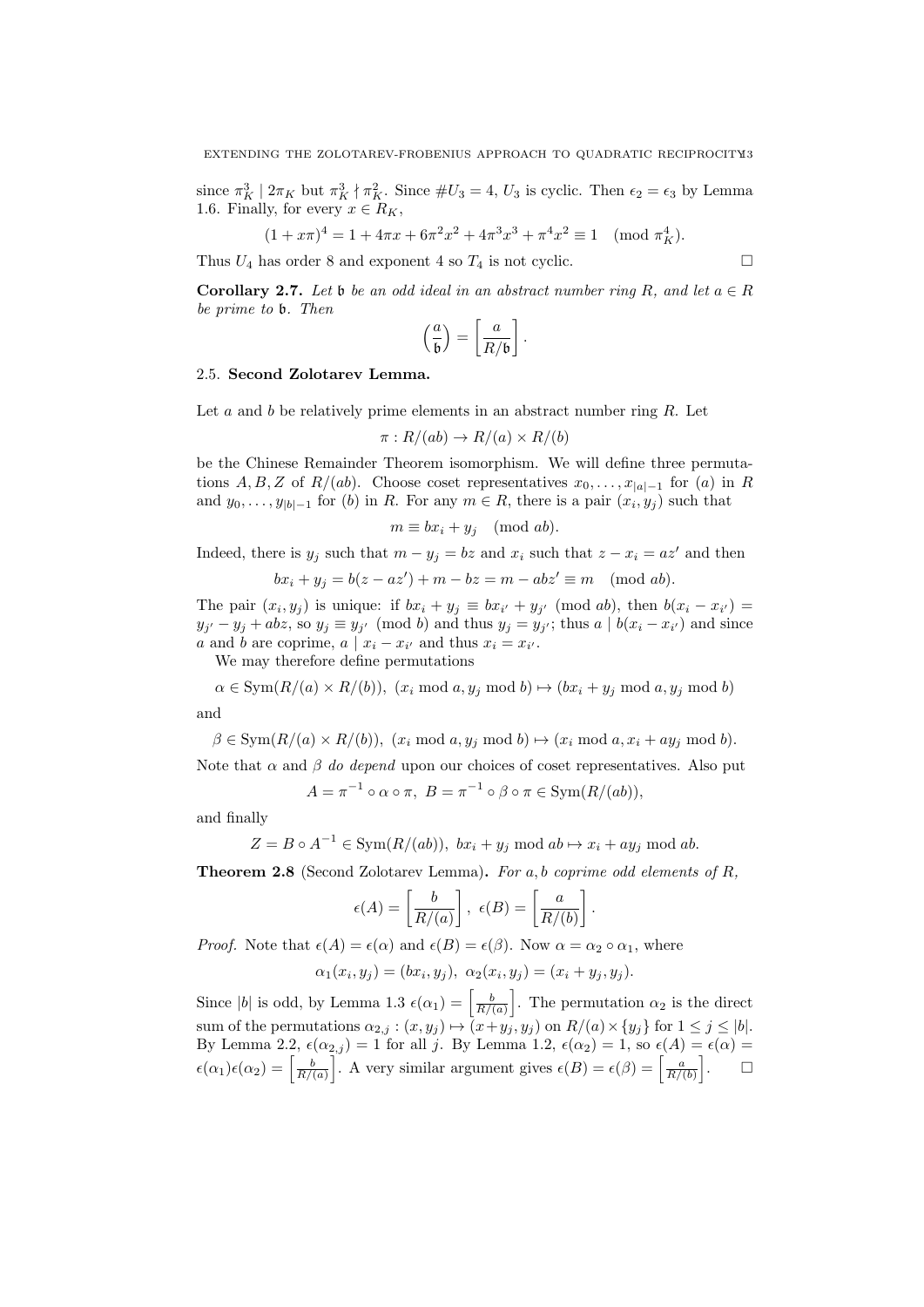### 2.6. **Zolotarev Reciprocity.**

For coprime  $a, b \in R$ , we define the **Zolotarev signature** 

$$
z(a,b) = \epsilon(Z) \in \{\pm 1\}.
$$

**Theorem 2.9** (Zolotarev Reciprocity)**.** *Let a and b be coprime odd elements in an abstract number ring R. Then*

$$
\left(\frac{a}{b}\right)\left(\frac{b}{a}\right) = z(a,b).
$$

*Proof.* Appplying Theorem 2.8 and Corollary 2.7 gives

$$
z(a,b) = \epsilon(B \circ A^{-1}) = \epsilon(A) \cdot \epsilon(B) = \left[\frac{a}{R/(b)}\right] \left[\frac{b}{R/(a)}\right] = \left(\frac{a}{b}\right) \left(\frac{b}{a}\right).
$$

**Remark 2.10.** *By Theorem 2.9, the signature of the Zolotarev permutation Z does not depend on the choices of coset representatives for* (*a*) *and* (*b*) *in R. However, the cycle type of Z may depend on these choices: we give an example.*

*Let*  $R = \mathbb{Z}$ ,  $a = 3$ ,  $b = 5$ *. Taking*  $\{0, 1, 2\}$  *and*  $\{0, 1, 2, 3, 4\}$  *as coset representatives for*  $\mathbb{Z}/(3)$  *and*  $\mathbb{Z}/(5)$  *then we get a permutation of*  $\mathbb{Z}/(15)$  *with three fixed points. Taking*  $\{0, 10, 5\}$  *and*  $\{0, 6, 12, 3, 9\}$  *as coset representatives we get a permutation with only one fixed point.*

### 3. Quadratic Reciprocity in Z

## 3.1. **The Quadratic Reciprocity Law of Gauss-Jacobi.**

For any positive integer *c*, let [0*, c−*1] be *{*0*,* 1*, . . . , c−*1*}* with its standard ordering. We shall use  $[0, c-1]$  as a set of coset representatives for  $\mathbb{Z}/(c)$ . Let  $a, b \in \mathbb{Z}^+$  be coprime. For all  $(i, j) \in [0, a − 1] \times [0, b − 1]$ , we have  $0 \leq bi + j, i + aj \leq n - 1$ , so

$$
Z(bi + j) = i + aj.
$$

For all  $i, i' \in [0, a - 1]$  and all  $j, j' \in [0, b - 1]$ , we have:

$$
bi + j < bi' + j' \iff (i < i') \text{ or } (i = i' \text{ and } j < j')
$$

and

$$
i+aj < i'+aj' \iff (j < j')
$$
 or  $(j = j'$  and  $i < i')$ ,

so a pair  $(m, m') = (bi + j, bi' + j') \in [0, ab - 1]^2$  is an inversion for *Z* iff  $bi + j = m < m' = bi' + j', i + aj = Z(m) > Z(m') = i' + aj' \iff i < i', j' < j.$ So the number of inversions is  $\binom{a}{2}\binom{b}{2} = \frac{a(a-1)b(b-1)}{4}$ . Thus we get

$$
z(a, b) = (-1)^{\frac{(a-1)(b-1)}{4}}
$$
 when a and b are both odd.

This computation along with Theorem 2.9 yields the following result.

**Theorem 3.1** (Jacobi). For coprime odd  $a, b \in \mathbb{Z}^+$ , we have

(8)  $\left(\frac{a}{b}\right)$ ) ( *b a*  $\setminus$  $= (-1)^{\frac{(a-1)(b-1)}{4}}$ .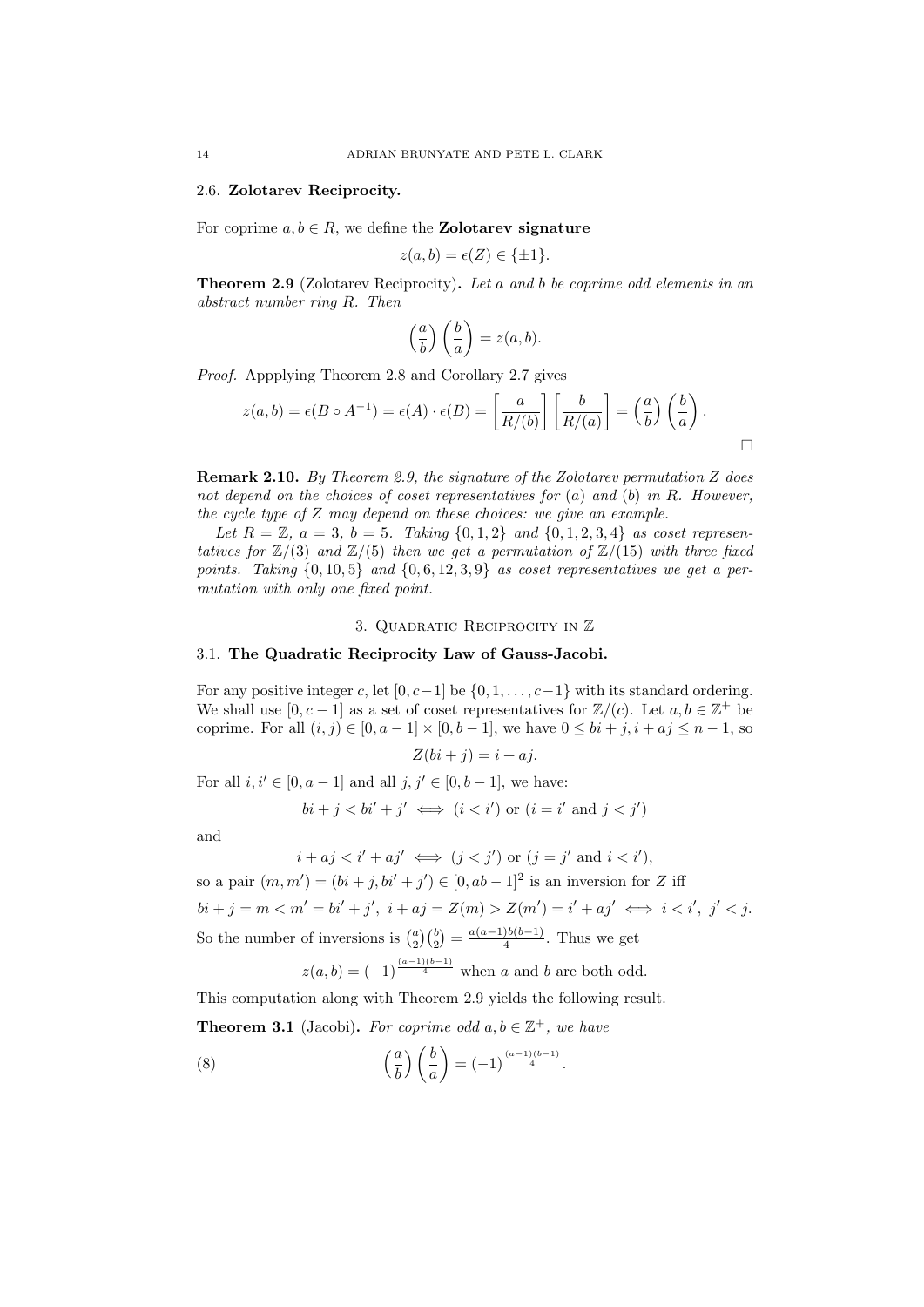#### 3.2. **Supplementary Laws.**

**Theorem 3.2.** *Let* b *be an odd ideal in an abstract number ring R. Then*

$$
\left(\frac{-1}{\mathfrak{b}}\right) = \left[\frac{-1}{R/\mathfrak{b}}\right] = (-1)^{\frac{\mathfrak{b}}{2}}.
$$

*Proof.* By Corollary 2.7,  $\left(\frac{-1}{b}\right) = \left[\frac{-1}{R/b}\right]$ ]. Since  $R/$ **b** is odd, the only  $x \in R/$ **b** with 2*x* = 0 is *x* = 0. Thus  $\left[\frac{-1}{r}\right]$  is a product of  $\frac{|b|-1}{2}$  2-cycles *x* → −*x* → *x*.

**Theorem 3.3.** *For any odd positive integer b, we have*

(9) 
$$
\left(\frac{2}{b}\right) = (-1)^{\frac{b^2-1}{8}}
$$
.

*Proof.* By Corollary 2.7,  $(\frac{2}{b})$  is the signature of multiplication by 2 on  $\mathbb{Z}/b\mathbb{Z}$ . We count inversions using the standard ordering on  $\{0, \ldots, b-1\}$ : for  $0 < i < j \le b-1$ , if  $m_2(i) > m_2(j)$  then  $i \leq \frac{b-1}{2}$ . There is one inversion with  $i = 1$ , two with  $i = 2$ , and so forth, up to  $\frac{b-1}{2}$  with  $i = \frac{b-1}{2}$ , for a total of  $\frac{\binom{b-1}{2}(\frac{b-1}{2}+1)}{2} = \frac{b^2-1}{8}$  $\Box$ 

## 4. QUADRATIC RECIPROCITY IN  $\mathbb{F}_q[t]$

### 4.1. **The Signature of an** F*q***-Linear Automorphism.**

**Theorem 4.1.** Let q be an odd prime power, let V be a finite-dimensional  $\mathbb{F}_q$ -vector *space, and let*  $GL(V)$  *denote the group of all*  $\mathbb{F}_q$ *-linear automorphisms of V*. *a)* Every  $m \in GL(V)$  permutes the finite set V and thus has a signature  $\epsilon(m)$ . *b)* For all  $m \in GL(V)$ , we have

$$
\epsilon(m) = \det(m) \pmod{\mathbb{F}_q^{\times 2}}.
$$

*Proof.* a) is immediate. As for b), the idea is to show on the one hand that there is exactly one nontrivial homomorphism  $GL(V) \to {\pm 1}$  and then to exhibit some element  $D \in GL(V)$  with  $\epsilon(D) = -1$ . Indeed:

For any finite-dimensional vector space over a field *F* of cardinality greater than 2, the commutator subgroup of  $GL(V)$  is the special linear group  $SL(V)$  [A, Thm. 4.7]. Thus every homomorphism from  $GL(V)$  to the commutative group  $\{\pm 1\}$ factors through  $GL(V)/SL(V) \stackrel{\sim}{\to} \mathbb{F}_q^{\times}$ . Since  $\mathbb{F}_q^{\times}$  is even order cyclic, there is a unique nontrivial homomorphism  $GL(V) \to {\pm 1}$ .

Let  $u \in \mathbb{F}_q^{\times} \setminus \mathbb{F}_q^{\times 2}$ , and let *D* be the diagonal matrix with entries  $u, 1, \ldots, 1$ . By Lemma 1.3,  $\epsilon(\hat{D}) = -1$ . So the signature homomorphism  $GL(V) \to \{\pm 1\}$  is nontrivial and coincides with  $m \mapsto \det(m) \pmod{\mathbb{F}_q^{\times 2}}$ ).  $\qquad \qquad \Box$ 

## 4.2. **The Quadratic Reciprocity Law of Dedekind-Artin.**

**Theorem 4.2.** For coprime odd monic polynomials  $a, b \in \mathbb{F}_q[t]$ , we have

$$
z(a,b)=(-1)^{\frac{(|a|-1)(|b|-1)}{4}}.
$$

*Equivalently,*  $z(a, b) = -1$  *iff*  $q \equiv 3 \pmod{4}$  *and* deg *a*, deg *b are both odd.* 

*Proof.* Put  $A = \deg a$ ,  $B = \deg b$ ,  $a = \sum_{i=0}^{A-1} a_i t^i + t^A$ ,  $b = \sum_{i=0}^{B-1} b_i t^i + t^B$ . Then  $V_a = \mathbb{F}_q[t]/(a)$ ,  $V_b = \mathbb{F}_q[t]/(b)$  and  $V = \mathbb{F}_q[t]/(ab)$  are  $\mathbb{F}_q$ -vector spaces, of dimensions *A*, *B* and  $A + B$ , respectively. As coset representatives for  $V_a$ ,  $V_b$ ,  $V$  we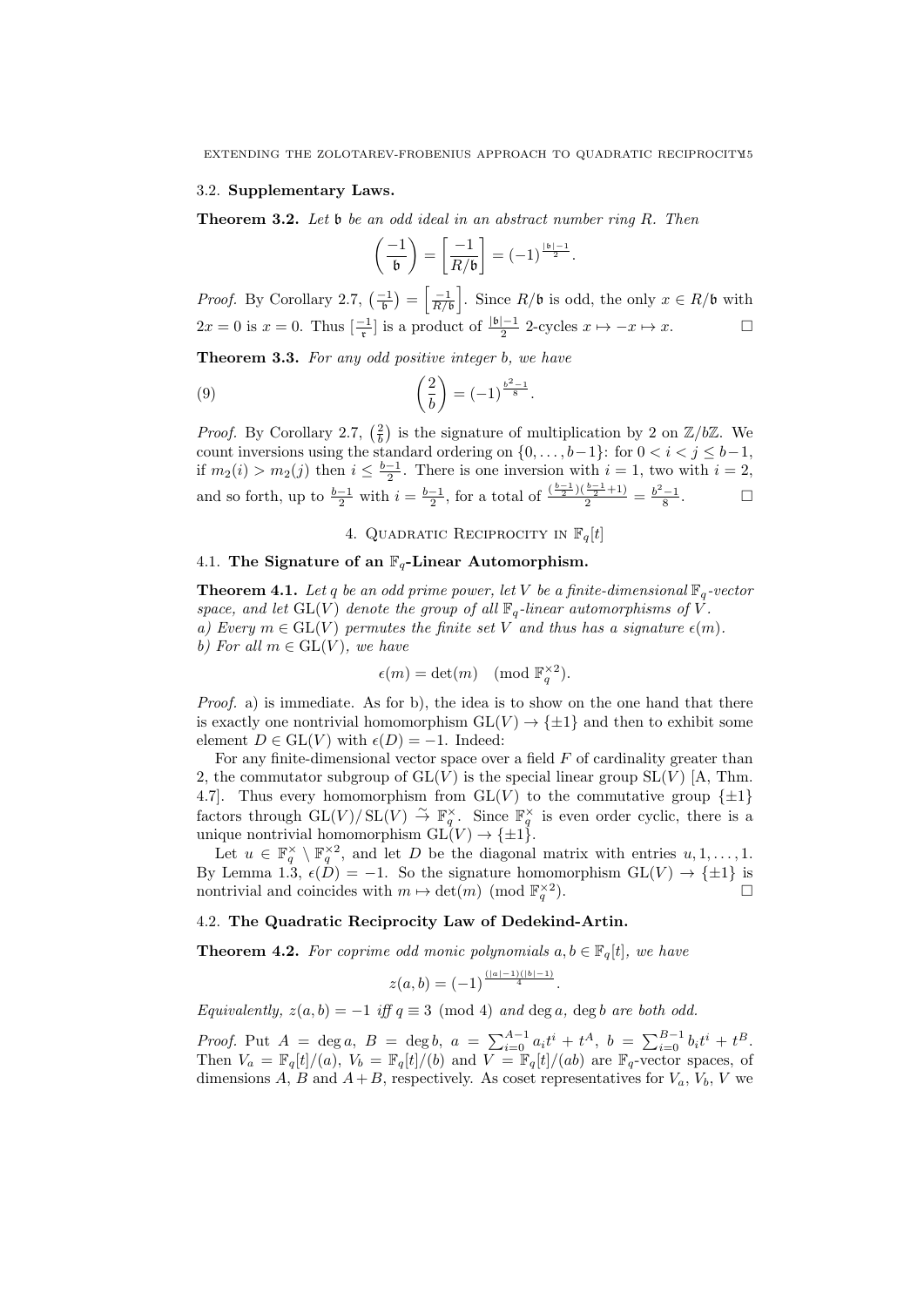take the set of polynomials of degrees less than *A*, less than *B* and less than  $A + B$ , respectively. For  $(x, y) \in V_a \times V_b$ , we have

$$
Z^{-1}: V \to V, \ x + ay \mapsto bx + y.
$$

Let  $e_1 = 1, e_2 = t, \ldots, e_{A+B} = t^{A+B-1}, V_1 = \langle e_1, \ldots, e_A \rangle$  and  $V_2 = \langle e_{A+1}, \ldots, e_{A+B} \rangle$ , so  $V = V_1 \oplus V_2$ . Morally speaking we wish to identify the vector space  $V = V_1 \oplus V_2$ with the vector space  $V_a \oplus V_b$ ; to do so we introduce the isomorphism

$$
\iota: V_a \oplus V_b \stackrel{\sim}{\to} V_1 \oplus V_2 = V, \ (x, y) \mapsto (x, t^A y).
$$

Let

$$
\mathcal{L}_1: V_a \oplus V_b \to V, \ (x, y) \mapsto x + ay, \ \mathcal{L}_2: V_a \oplus V_b \to V, \ (x, y) \mapsto bx + y,
$$

$$
L_i = \mathcal{L}_i \circ \iota^{-1}: V \to V, \ i \in \{1, 2\}
$$

so  $Z^{-1} = L_2 \circ L_1^{-1} = \mathcal{L}_2 \circ \mathcal{L}_1^{-1}$ . With respect to the basis  $(e_1, \ldots, e_{A+B})$  of *V*,  $L_1$ is given by the matrix

|  |  | $0 \ldots 0$                     | $a_0$                                                                                            |       |   |        |  |
|--|--|----------------------------------|--------------------------------------------------------------------------------------------------|-------|---|--------|--|
|  |  |                                  | $0 \quad 1 \quad \ldots \quad 0 \quad a_1$                                                       | $a_0$ |   |        |  |
|  |  |                                  |                                                                                                  |       |   |        |  |
|  |  |                                  | $\begin{matrix} 0 & \ldots & 1 & a_{A-1} & a_{A-2} \\ 0 & \ldots & 0 & 1 & a_{A-1} \end{matrix}$ |       | . | $\ast$ |  |
|  |  |                                  |                                                                                                  |       |   | $*$    |  |
|  |  | $0 \quad 0 \quad \ldots \quad 0$ | $\overline{0}$                                                                                   |       |   |        |  |
|  |  |                                  |                                                                                                  |       |   |        |  |
|  |  | $\ldots$ 0                       | $\overline{\phantom{0}}$                                                                         |       |   |        |  |

so is strictly upper triangular. With respect to the same basis, *L*<sup>2</sup> is given by

$$
M_2=\left[\begin{array}{ccccc}b_0&0&\ldots&0&1&0&\ldots&0\\ b_1&b_0&\ldots&*&0&1&\ldots&0\\ \vdots&\vdots&\ldots&\vdots&\vdots&\vdots&\ldots&\vdots\\ b_{B-1}&b_{B-2}&\ldots&*&0&0&\ldots&1\\ 1&b_{B-1}&\ldots&*&0&0&\ldots&0\\ 0&1&\ldots&*&0&0&\ldots&0\\ \vdots&\vdots&\ldots&\vdots&\vdots&\vdots&\ddots&\vdots\\ 0&0&\ldots&1&0&0&\ldots&0\end{array}\right]
$$

*.*

Then, if  $P: V \to V$  is the linear map which carries the basis  $(e_1, \ldots, e_A, e_{A+1}, \ldots, e_B)$ to the basis  $(e_{A+1}, \ldots, e_B, e_1, \ldots, e_A)$ ,  $M_2 \circ P = M_3$  is strictly upper triangular. So det  $M_1 = \det M_3 = 1$ , and thus

$$
\det Z^{-1} = \det P^{-1}.
$$

Now *P* is the matrix associated to the permutation which moves each of the *A* basis vectors  $(e_1, \ldots, e_A)$  past all *B* basis vectors  $e_{A+1}, \ldots, e_B$ , so it has signature  $(-1)^{AB}$ , and thus det  $Z = \det P = (-1)^{AB}$ . Applying Lemma 4.1, we get

$$
\epsilon(Z) = (-1)^{AB} \pmod{\mathbb{F}_q^{\times 2}}.
$$

Finally,  $(-1)^{AB}$  is *not* a square in  $\mathbb{F}_q^{\times}$  iff *A*, *B* are both odd and  $-1$  is not a square in  $\mathbb{F}_q^{\times}$ , i.e., iff *A* and *B* are both odd and *q* ≡ 3 (mod 4).  $\Box$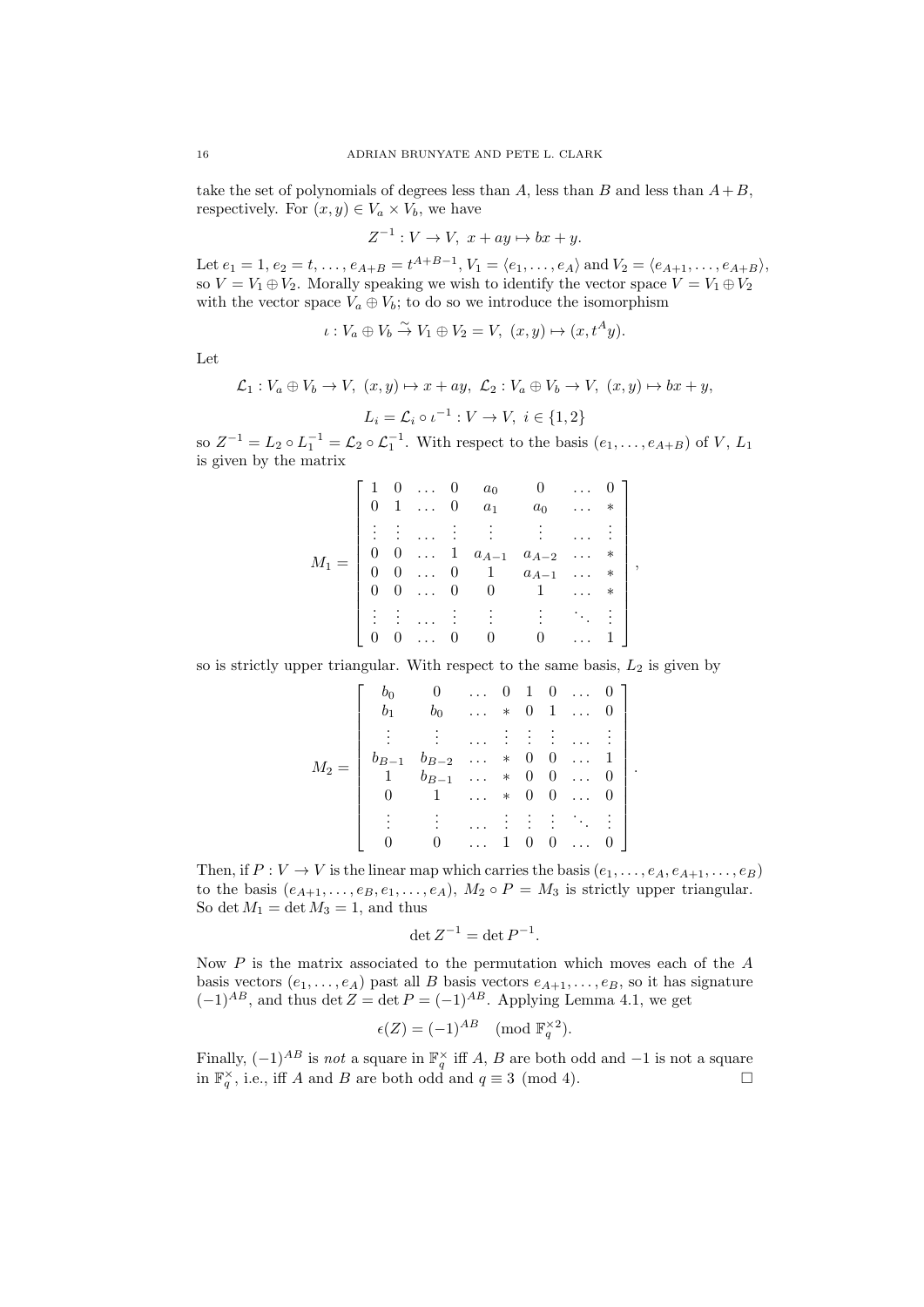Combining Theorem 4.2 with Zolotarev Reciprocity, we recover the quadratic reciprocity law of Dedekind-Artin [De57], [Ar24].

**Theorem 4.3.** Let q be an odd prime power, and let  $R = \mathbb{F}_q[t]$ , an abstract number *ring. For coprime odd monic polynomials*  $a, b \in R$ *, we have*  $\left(\frac{a}{b}\right)\left(\frac{b}{a}\right) = 1$  *unless*  $q \equiv$ 3 (mod 4) *and* deg *a*, deg *b are both odd, in which case*  $\left(\frac{a}{b}\right)\left(\frac{b}{a}\right) = -1$ *. Equivalently:* 

(10) 
$$
\left(\frac{a}{b}\right)\left(\frac{b}{a}\right) = (-1)^{\frac{(|a|-1)(|b|-1)}{4}}.
$$

## 5. Zolotarev Symbols in Matrix Rings

**Theorem 5.1.** Let  $n \geq 2$ , let **r** be a finite commutative ring of order m, and let  $\epsilon$  :  $GL_n(\mathfrak{r}) \to {\pm 1}$  *be the signature homomorphism of the linear action of*  $GL_n(\mathfrak{r})$ *on*  $\mathbf{r}^n$ *. Write*  $\mathbf{r} = \mathbf{r}_o \times \mathbf{r}'$ *, with*  $\#\mathbf{r}_o = m_o$  *odd and*  $\#\mathbf{r}' = m'$  *a power of* 2*. a)* If **r** *is odd, then for all*  $g \in GL_n(\mathfrak{r})$ *,* 

(11) 
$$
\epsilon(g) = \left[\frac{\det g}{\mathfrak{r}}\right].
$$

*Thus if* r *is odd and principal,*

(12) 
$$
\epsilon(g) = \left(\frac{\det g}{\mathfrak{r}}\right).
$$

- *b)* If  $m' > 2$ , then  $\epsilon$  *is trivial.*
- *c)* If  $m' = 2 so$   $\mathfrak{r} = \mathfrak{r}_o \times \mathbb{F}_2 then$ :

*(i)* if  $n \geq 3$ *, then*  $\epsilon$  *is trivial.* 

*(ii)* If  $n = 2$ , then  $\epsilon(g)$  is the signature of the homomorphic image  $g' \in GL_2(\mathbb{F}_2)$ acting on  $\mathbb{F}_2^2$ . This map is nontrivial and cannot be expressed in terms of det g.

*Proof.* Step 0. We reduce to either the case  $m = m<sub>o</sub>$  is odd or  $m = m'$  is a power of 2. This is clear if  $m' = 1$ , so suppose  $m' > 1$ . The decomposition  $\mathfrak{r} = \mathfrak{r}_o \times \mathfrak{r}'$  induces a decomposition  $GL_n(\mathfrak{r}) = GL_n(\mathfrak{r}_o) \times GL_n(\mathfrak{r}')$ . For  $g \in G$ , write  $g = (g_o, g')$ . By the Product Lemma,  $\epsilon(g) = \epsilon(g_o)^{(m')^n} \epsilon(g')^{(m_o)^n} = \epsilon(g')$ , so we may assume  $\mathfrak{r} = \mathfrak{r}'$ . Step 1: For *i, j* distinct elements of  $\{1, \ldots, n\}$  and  $\alpha \in \mathfrak{r}^{\bullet}$ , let  $E_{i,j}(\alpha) \in GL_n(\mathfrak{r})$  be the matrix which is obtained from the identity matrix by changing  $(i, j)$  entry from 0 to *α*. Such an element is called a **transvection**; notice that  $E_{ij}(\alpha)^{-1} = E_{ij}(\alpha)$  and det  $E_{ij}(\alpha) = 1$ , so the subgroup of  $GL_n(\mathfrak{r})$  generated by transvections is contained in  $SL_n(\mathfrak{r})$ . Because  $\mathfrak{r}$  is a semilocal ring,  $SL_n(\mathfrak{r})$  is generated by transvections [HO'M89, Thm. 4.3.9]. It follows that every  $g \in GL_n(\mathfrak{r})$  can be written as a finite product of transvections together with a diagonal matrix diag( $det(g)$ , 1, 1, ..., 1). In all cases except the exceptional one  $(m', n) = (2, 2)$ , the claimed answer is visibly multiplicative in *g*, so it suffices to determine the signature of a transvection  $E_{ij}(\alpha)$ and the signature of diag $(\alpha, 1, 1, \ldots, 1)$  for  $\alpha \in \mathfrak{r}^{\times}$ .

Step 2: We claim that in all cases except  $(m', n) = (2, 2)$  we have  $\epsilon(E_{ij}(\alpha)) = 1$ . The effect of the transvection  $E_{ij}(\alpha)$  on the vector  $x = (x_1, \ldots, x_n) \in \mathfrak{r}^n$  is to replace  $x_i$  by  $x_i + \alpha x_j$ . The other  $n-2$  coordinates of  $x$  are immaterial: more formally, the cycle type of  $E_{ij}(\alpha)$  is  $m^{n-2}$  times the cycle type of

$$
e(\alpha) : (x, y) \in \mathfrak{r}^2 \mapsto (x + \alpha y, y).
$$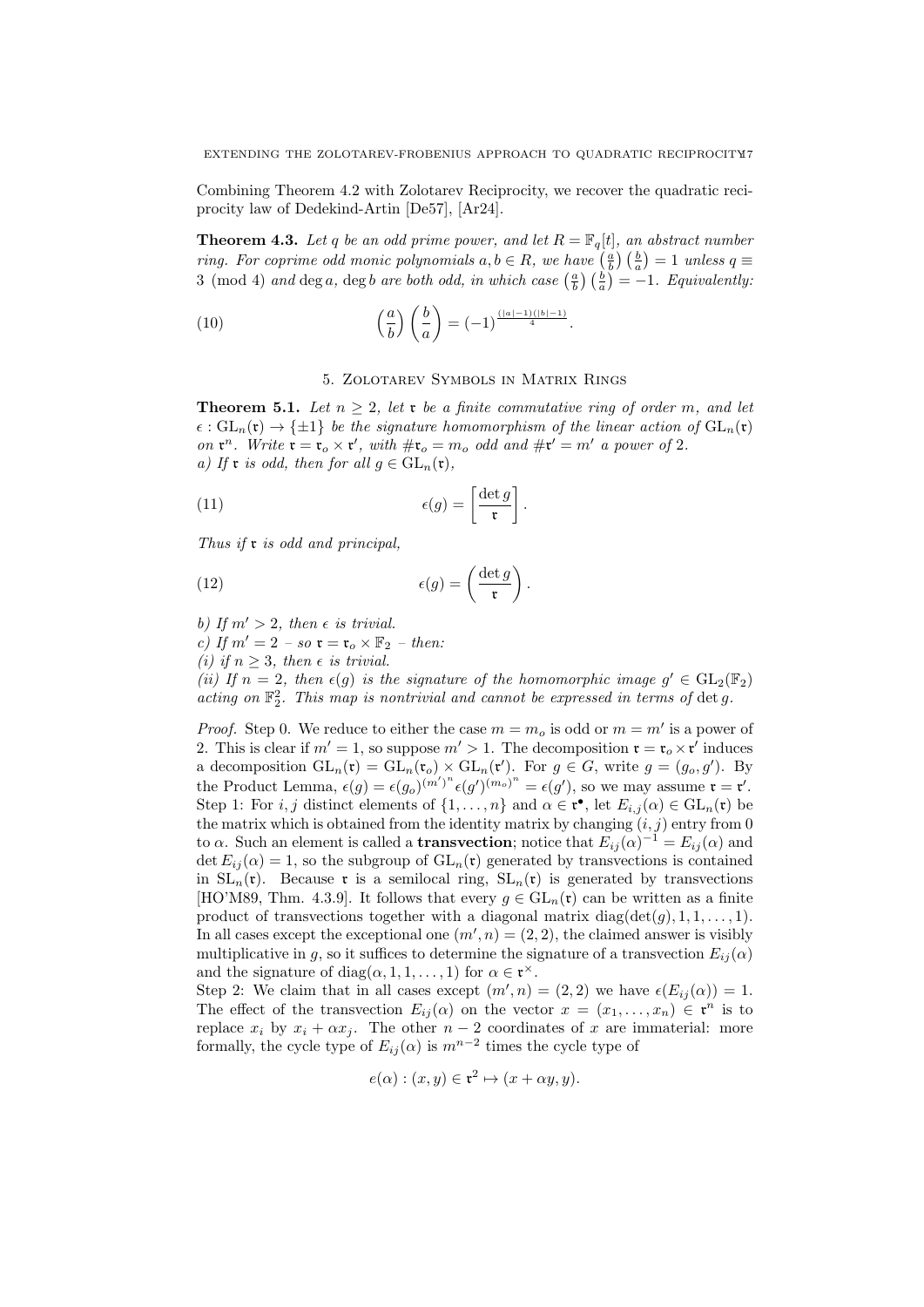If *m* is even and  $n > 2$  this already shows  $\epsilon(E_{ij}(\alpha)) = 1$ . Otherwise

$$
\epsilon(E_{ij}(\alpha))=\epsilon(e_\alpha)=\prod_{y\in R}\epsilon_{(\mathfrak{r},+)}(\alpha y)=\epsilon_{(\mathfrak{r},+)}(\sum_{y\in \mathfrak{r}}\alpha y)=\epsilon_{(\mathfrak{r},+)}(\sum_{y\in \mathfrak{r}}y),
$$

so by Theorem 1.4,  $\epsilon(E_{ij}(\alpha)) = 1$  iff  $Y = \sum_{y \in \mathfrak{r}} y$  has odd order or even index. Certainly *Y* has odd order if  $m = #r$  is odd, giving the result in this case. Now suppose  $m$  is even. The sum of all the elements in a finite commutative group has order at most 2, since every element of order greater than 2 cancels with its additive inverse. So if  $m' > 2$ , then since it is a power of 2, Y has even index in  $(\mathfrak{r}, +)$  and  $\epsilon(E_{ij}(\alpha)) = 1$ . Finally, if  $(m', n) = (2, 2)$  then we get the signature of  $+1$  on  $\mathbb{F}_2$ , which is *−*1.

Step 3: The evaluation of  $\epsilon(\text{diag}(\alpha,1,\ldots,1))$  is familiar from the proof of Theorem 4.1: the cycle type is  $m^{n-1}$  times that of  $\alpha$ *·* on **r**. So if *m* is odd,

$$
\epsilon(\mathrm{diag}(\alpha,1,\ldots,1))=\left[\frac{\alpha}{\mathfrak{r}}\right],
$$

whereas if *m* is even then since  $n \geq 2$ ,

$$
\epsilon(\text{diag}(\alpha, 1, \ldots, 1)) = 1.
$$

Step 4: If *m* is odd, any  $q \in GL_n(\mathfrak{r})$  is a product of transvections – all of which have signature  $1$  – and diag(det  $g, 1, \ldots, 1$ ), with signature  $\frac{\det g}{\det g}$ r  $\int$ , so  $\epsilon(g) = \left[\frac{\det g}{g}\right]$ r ] . If r is principal, then by Corollary 2.7  $\epsilon(g) = \frac{\det g}{\epsilon}$ r ) .

If *m* is even but  $(m, n) \neq (2, 2)$ , then any  $g \in \widetilde{GL}_n(\mathfrak{r})$  is a product of transvections and diag( $\deg g, 1, \ldots, 1$ ), all of which have trivial signature, so  $\epsilon(g) = 1$ .

In the final case have  $\epsilon(g) = \epsilon(g')$ , where g' is the image of g in  $GL_2(\mathbb{F}_2)$  acting on F 2 2 . In this case, as we have seen, any transvection has signature *−*1, so that the signature homomorphism  $\epsilon$  :  $GL_2(\mathbb{F}_2) \to \{\pm 1\}$  is nontrivial. We can be more explicit:  $\#\mathrm{GL}_2(\mathbb{F}_2) = 6$ , and the three elements *g* for which  $\epsilon(g) = -1$  are the two transvections  $E_{12}(1)$ ,  $E_{21}(1)$  and the transposition  $T = E_{12}(1)E_{21}(1)E_{12}(1)^{2}$ Since every matrix in  $GL_2(\mathbb{F}_2)$  has determinant 1, this homomorphism does not factor through the determinant map.

**Corollary 5.2.** *Let*  $n > 2$ *, and let* **r** *be a finite commutative ring. Then: a)* If **r** *is odd, then for all*  $q \in R$ *,* 

$$
\left[\frac{g}{M_n(\mathfrak{r})}\right] = \left[\frac{\det g}{\mathfrak{r}}\right]^n.
$$

*If* r *is moreover a principal ring, then*

$$
\left[\frac{g}{M_n(\mathfrak{r})}\right] = \left(\frac{\det g}{\mathfrak{r}}\right)^n.
$$

b) If **r** is even, then the Zolotarev symbol  $\left[\frac{1}{M_n(\mathfrak{r})}\right]$ ] *is trivial.*

*Proof.* We have  $M_n(\mathfrak{r}) = \prod_{i=1}^n \mathfrak{r}^n$ , and the action of *G* on  $M_n(\mathfrak{r})$  is the *n*-fold Cartesian product of its action on  $n$  copies of  $\mathfrak{r}^n$ . The result now follows immediately from Theorem 5.1, the Product Lemma and Corollary 2.7.

 $^{2}\text{In fact, } \text{GL}_{2}(\mathbb{F}_{2})$  is isomorphic to  $S_{3}$  so has a unique index 2 subgroup, and thus  $\epsilon : \text{GL}_{2}(\mathbb{F}_{2}) \rightarrow$ *{±*1*}* is the unique nontrivial homomorphism.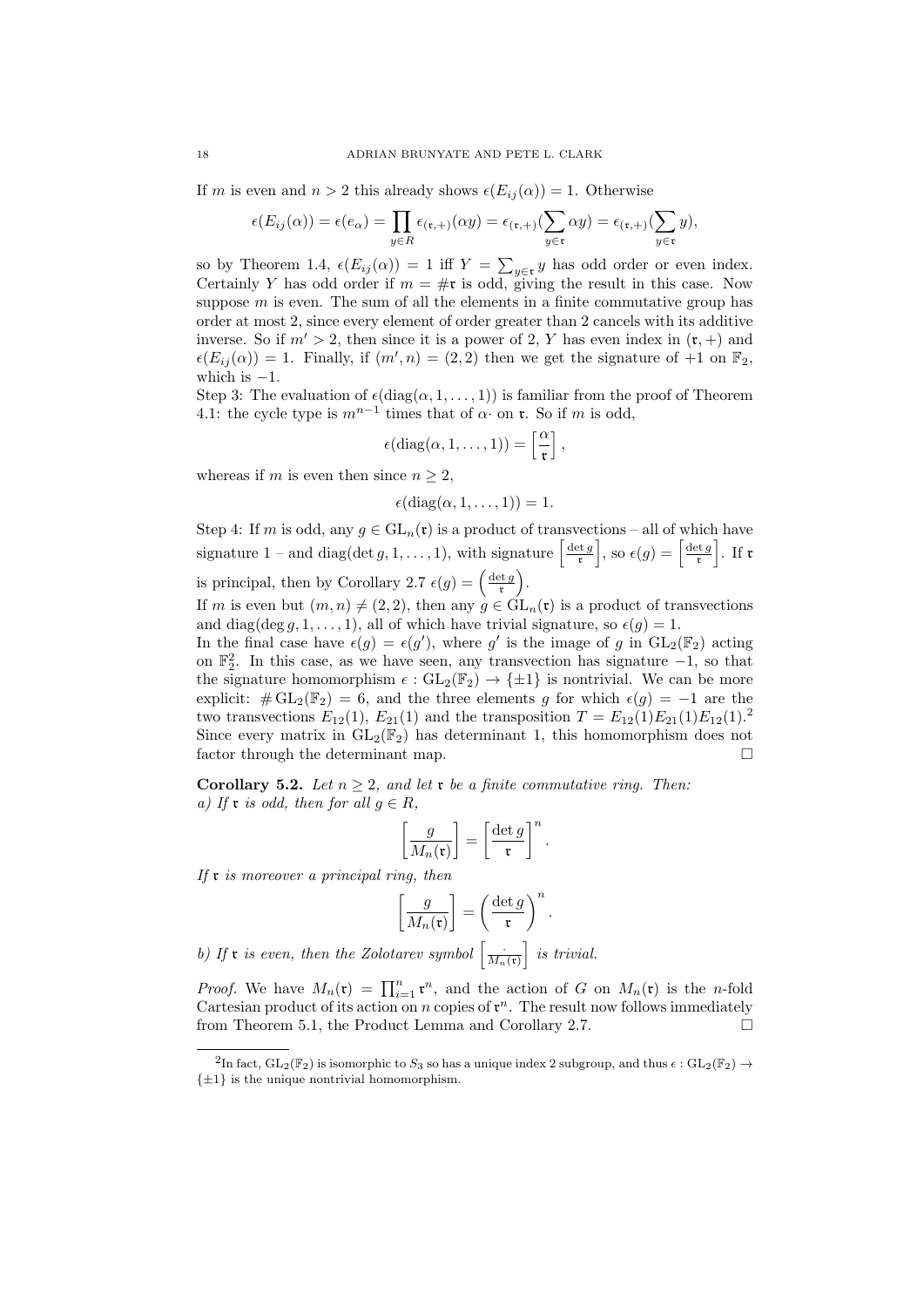EXTENDING THE ZOLOTAREV-FROBENIUS APPROACH TO QUADRATIC RECIPROCITY19

**Remark 5.3.** *The special linear group*  $SL_n(\mathfrak{r})$  *is also generated by transvections when* r *is a Euclidean ring* [Li55]*. Any Artinian principal ring is Euclidean* [Cl14, Cor. 24]*, so this gives a more elementary approach to Step 1 of the proof of Theorem 5.1 when* r *is principal.*

Taking  $\tau$  to be an odd finite field in Theorem 5.1, we get another proof of Theorem 4.1. In fact these arguments are closely related: arguments are closely related: let r be a commutative local ring. Let  $n \geq 2$ ; if  $2 \notin \mathfrak{r}^\times$  we suppose  $n \geq 3$ . Then  $SL_n(\mathfrak{r})$  is the commutator subgroup of  $GL_n(r)$  [Li55] (and the proof is by comparison with the subgroup generated by the transvections). When this holds, the index 2 subgroups of  $GL_n(\mathfrak{r})$  correspond to the index 2 subroups of  $\mathfrak{r}^\times$ . In particular, if  $\mathfrak{r}^\times$  is odd order cyclic, then  $GL_n(\mathfrak{r})$  has no index 2 subgroups, so *all* signature maps for  $GL_n(\mathfrak{r})$  are trivial. If  $\mathfrak{r}^{\times}$  is even order cyclic, then  $GL_n(\mathfrak{r})$  has a unique index 2 subgroup, so to compute any signature map for  $GL_n(\mathfrak{r})$  it is enough to decide whether it is nontrivial. In the case of Theorems 4.1 and 5.1 this is easily done by evaluating at  $diag(\alpha, 1, \ldots, 1)$ . Unfortunately this approach does not work in the general case.

6. Some Comments on the History and Literature

In this final section we discuss some of the history of Zolotarev's approach to quadratic reciprocity and give a guide to the literature on this subject.

The roots of an approach to quadratic reciprocity via permutation groups go all the way back to Gauss's Lemma, but in that approach the underlying group theory remains below the surface, making the approach (to our taste) conceptually obscure.

The story properly begins with an 1872 paper of G. Zolotarev [Zo72]. Zolotarev gives Corollary 2.7 in the case  $R = \mathbb{Z}$  and  $\mathfrak{b} = p$  an odd prime. It is a brilliant observation, the more so because the proof is almost trivial. It amounts to: (i)  $U(p)$  has a unique index 2 subgoup, and (ii) a generator of  $U(p)$  acts as a  $(p-1)$ cycle hence has signature  $-1$ . He then showed that for odd primes  $\ell \neq p$  there are permutations *A* and *B* on  $\mathbb{Z}/\ell p\mathbb{Z}$  with  $\epsilon(A) = \begin{bmatrix} \ell \\ p \end{bmatrix}$  and  $\epsilon(B) = \begin{bmatrix} p \\ \ell \end{bmatrix}$  and such that the sign of  $Z = B \circ A^{-1}$  can be computed combinatorially. Our treatment of this material in *§* 2.4 and *§* 3.1 was also influenced by [Ba11] and [PM]. All these expositions follow Zolotarev's original work closely...with a single exception.

Namely, Zolotarev's treatment was for the Legendre symbol, whereas in *§* 3.1 we proved quadratic reciprocity for the Jacobi symbol. This necessitates knowing  $\left[\frac{a}{b}\right] = \left(\frac{a}{b}\right)$  for coprime positive integers *a* and *b* with *b* odd: given this, the rest of Zolotarev's argument applies verbatim. This result was proven by G. Frobenius. Although he did not publish it until 1914 [Fr14], according to [Ca70, p. 37] Frobenius's generalization was made "immédiatement" upon seeing Zolotarev's work.

Curiously, this **Zolotarev-Frobenius Lemma** is well known in the francophone literature – it is even treated in the French wikipedia – but is much harder to find in the anglophone literature. Rediscoveries of this result by non-francophone authors have been and continue to be common – e.g.  $[\text{Br62}]$ ,  $[\text{Sz11}]$  – and we were not aware of Frobenius's paper when this work was begun. In particular we know of no number theory text which gives a direct proof of the Zolotarev-Frobenius Lemma.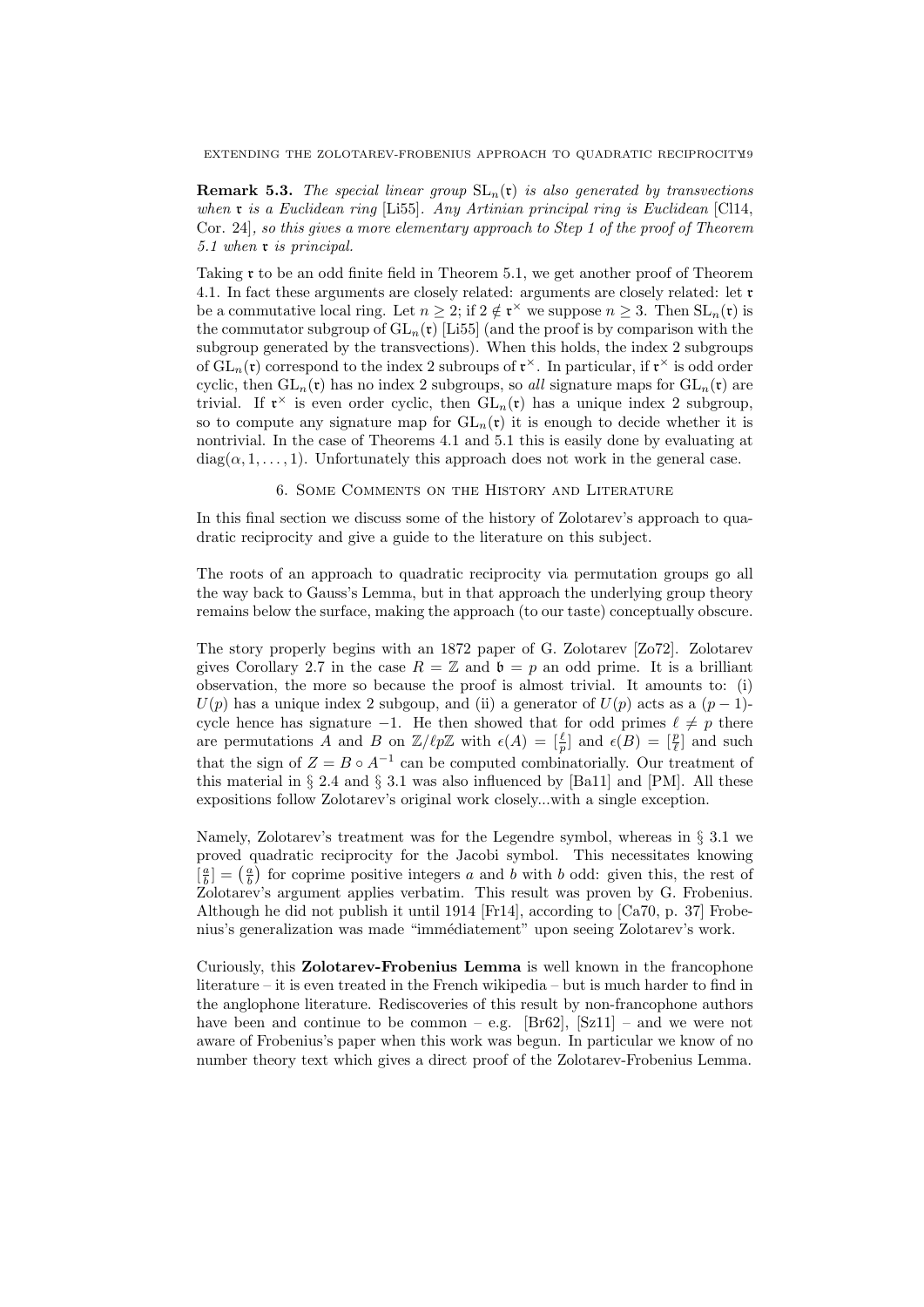So far as we know the first publication which includes a proof of Zolotarev-Frobenius is an 1896 paper of M. Lerch [Le96]. In fact Lerch proved a stronger result.

**Theorem 6.1** (Lerch). Let  $a, b \in \mathbb{Z}^+$  be coprime. Then: *a)* If *b is odd,*  $\left[\frac{a}{\mathbb{Z}/b\mathbb{Z}}\right] = \left(\frac{a}{b}\right)$ . *b)* If  $b \equiv 2 \pmod{4}$ , then  $\left[\frac{a}{\mathbb{Z}/b\mathbb{Z}}\right] = 1$ . *c) If*  $b \equiv 0 \pmod{4}$ , *then*  $\left[\frac{a}{\mathbb{Z}/b\mathbb{Z}}\right] = (-1)^{\frac{a-1}{2}}$ .

Our Theorem 2.6 is thus the generalization of Lerch's Theorem to any finite principal ring (equivalently, to any proper quotient of an abstract number ring).

Why are the French so much more knowledgeable about Zolotarev-Frobenius than the rest of the mathematical community? We think it is because of a 1970 paper of P. Cartier [Ca70]. Cartier's paper is not reviewed in Math Reviews! But it is a remarkable piece of work, an elegant, lucid exposition which contains new results. Our Corollary 2.7 appears in [Ca70], stated in the case of quotients of a number ring  $\mathbb{Z}_K$ , but by Theorem 1.12 these yield every finite principal ring (and his proof works verbatim for odd ideals in any abstract number ring). Theorem 4.1 appears as well [Ca70, p. 41] (and again we rediscovered this result for ourselves).

It remains an expository challenge to give a simple, direct, self-contained proof of the Zolotarev-Frobenius Lemma. A reasonable specimen is given in a two page note of Dressler and Shult [DS75]. However they use the cyclicity of the unit group  $U_e = (\mathbb{Z}/p^e\mathbb{Z})^{\times}$  for an odd prime *p*. But it seems to us that the merit of the odd order case is that one does not need to know the structure of *Ue*. And in fact in other odd residue rings of abstract number rings these groups need not be cyclic: for any odd prime ideal  $\mathfrak{p}$  in  $\mathbb{F}_q[t]$ , the minimal number of generators of  $U_e$  tends to infinity with *e* [Ro02, Prop. 1.6].

The Frobenius part of Zolotarev-Frobenius can be bypassed entirely, as observed by G. Rousseau [Ro94]: the latter two thirds of Zolotarev's argument shows the Zolotarev symbols  $\left[\frac{a}{b}\right]$  satisfy the quadratic reciprocity law. One can then use this reciprocity law to show inductively that  $\left[\frac{a}{p_1 \cdots p_r}\right] = \prod_{i=1}^r \left[\frac{a}{p_i}\right]$ , and by Zolotarev's Lemma, the latter expression is equal to  $\prod_{i=1}^{r} \left( \frac{a}{p_i} \right)$  $\left(\frac{a}{p_1 \cdots p_r}\right)$ ) . This approach is not available to us in the case of a general odd residue ring of an abstract number ring because we do not have an explicit reciprocity law!

Cartier's approach to Corollary 2.7 uses the following result.

**Theorem 6.2.** *(Cartier) Let u be an automorphism of a finite* odd order *group G. a)* (Generalized Gauss's Lemma) Let  $S \subset G \setminus \{e\}$  be such that  $S \cap S^{-1} = \emptyset$  and  $S \cup S^{-1} = G$ *. Then the signature of u on G is*  $(-1)^{\#(u(S) \cap S^{-1})}$ *. b) If u stabilizes a normal subgroup N of G, the signature of u on G is equal to the signature of u on N times the signature of the induced automorphism on G/N.*

There are in fact several killing blows in the odd order case. For instance the kernel *K* of  $U_e \rightarrow U_1$  has order  $q^{e-1}$  and  $U_1$  has order  $q-1$ , so

$$
1 \to K \to U_e \to U_1 \to 1
$$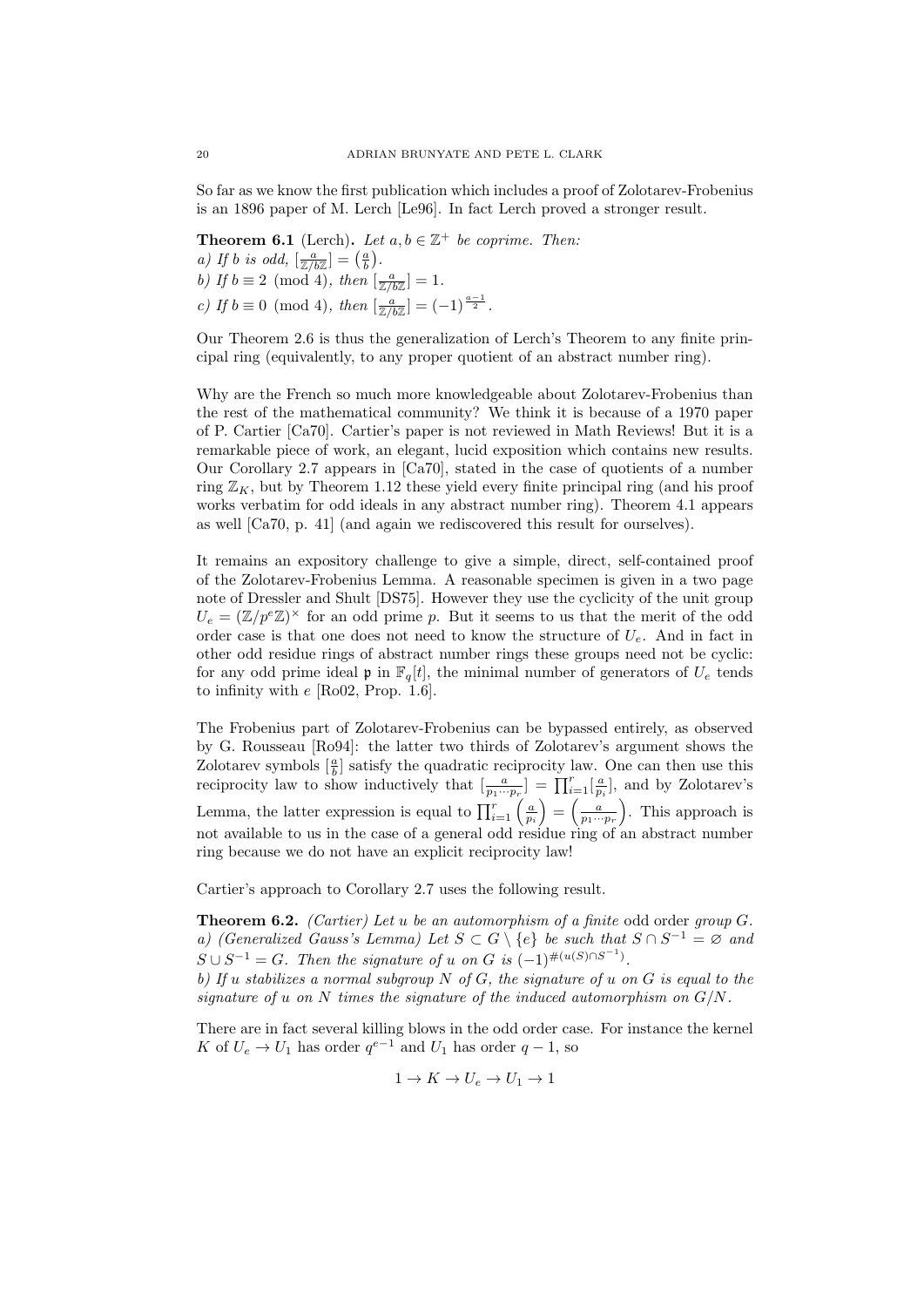splits:  $U_e \cong K \times U_1$ . One can then apply the Product Lemma to get  $\epsilon_e = \epsilon_K \epsilon_1$ ; and since K has odd order,  $\epsilon_K$  is trivial. This was the argument in an earlier version of this paper, and Cartier makes this remark as well [Ca70, p. 39]. Cartier's approach exploits the properties of the signature of an automorphism of a group of odd order, whereas our approach exploits the isomorphisms  $\mathfrak{p}_i/\mathfrak{p}_{i+1} \cong R/\mathfrak{p}_i$  to express the signature as a product of Cayley signatures  $\epsilon_G$ .

Cartier defines a symbol  $(\frac{u}{G})$ , the signature of an automorphism *u* of a finite group *G*. Every Zolotarev symbol  $\left[\frac{a}{r}\right]$  is a Cartier symbol on the underlying additive group  $(\mathfrak{r}, +)$ , but the systematic study of  $\left(\frac{u}{G}\right)$  when  $\#G$  is even seems difficult.

There is also the quadratic symbol  $\left(\frac{a}{G}\right)$  of Duke and Hopkins: here  $(G, \cdot)$  is a finite group,  $a \in \mathbb{Z}^+$  is coprime to  $\#G$  and the symbol is the signature of the permutation  $C \mapsto C^a$  on *conjugacy classes* of *G*. When *G* is commutative, we may write *G* additively and view it as the underlying additive group of some  $\mathfrak{r}_G = \prod_{i=1}^f \mathbb{Z}/d_i\mathbb{Z}$ . Then the symbol  $\left(\frac{a}{G}\right)$  becomes the Zolotarev symbol  $\left[\frac{a}{\mathfrak{r}_G}\right]$ ] , with the additional restriction that *a* lies in the prime subring  $\mathbb{Z} \cdot 1$  of  $\mathfrak{r}_G$ . Duke-Hopkins show that when  $#G$  is even,  $\left(\frac{a}{G}\right)$  iff 4 |  $#G$  and *G* has exactly one element of order 2. This implies the even order case of Lerch's Theorem and is a special case of Theorem 2.6. It can happen that  $\left[\frac{a}{\mathfrak{r}_G}\right]$  $\left[ = 1 \text{ for all } a \in \mathbb{Z} \cdot 1 \cap \mathfrak{r}_G^\times \text{ but } \left[ \frac{a}{\mathfrak{r}_G} \right]$  $\Big] = -1$  for some  $a \in \mathfrak{r}_G^{\times}$ . When *G* is noncommutative, the Duke-Hopkins symbol is not a Cartier symbol.

If *G* is a finite group and  $a \in \mathbb{Z}^+$  is coprime to  $\#G$ , Hablicsek and Mantilla-Soler consider the signature of the permutation  $g \mapsto g^a$  on  $G$  – in the noncommutative case this need not be a group automorphism of *G* – and prove a reciprocity law for a class of groups including all nilpotent groups and all odd order groups [HMS11].

Theorem 5.1 is a generalization of the following result of D. Lehmer [Le76].

**Theorem 6.3.** *(Lehmer) Let*  $m, n \in \mathbb{Z}^+$  *with*  $n \geq 2$ *, and put*  $G = GL_n(\mathbb{Z}/m\mathbb{Z})$ *. Consider the signature map*  $\epsilon$ :  $G \to \{\pm 1\}$  *for the linear action of*  $G$  *on*  $(\mathbb{Z}/m\mathbb{Z})^n$ *. a)* If *m is odd, then for all*  $g \in G$ *,*  $\epsilon(g) = \left(\frac{\det g}{m}\right)$ ) *.*

*b) If m is even, then:*

*(i)* If  $n \geq 3$  *or*  $m \equiv 0 \pmod{4}$  *then*  $\epsilon$  *is trivial.* 

*(ii)* If  $n = 2$  *and*  $m \equiv 2 \pmod{4}$ *, for*  $g \in G$  *let*  $g' =$  $\int a' \quad b'$ *c ′ d ′* ] *∈ Mn*(Z) *be the unique matrix with entries in {*0*,* 1*} which is congruent to g modulo* 2*. Then*

$$
\epsilon(g) = (-1)^{(a'+b'+c'+d')}(a'd' - b'c').
$$

Lehmer attributes the case of odd *m* to I. Schur [Sc21].

### **REFERENCES**

- [A] E. Artin, *Geometric Algebra*. Interscience Publishers, Inc., New York-London, 1957.
- [Ar24] E. Artin, *Quadratische K¨orper im Gebiete der h¨oheren Kongruenzen*. Math. Zeit. 19 (1924), 153–246.
- [As51] K. Asano, *Uber kommutative Ringe, in denen jedes Ideal als Produkt von Primidealen ¨ darstellbar ist*. J. Math. Soc. Japan 3, (1951), 82-90.
- [Ba11] M. Baker, *Zolotarev's magical proof of the law of quadratic reciprocity*. http://people.math.gatech.edu/*∼*mbaker/pdf/zolotarev.pdf
- [Br62] J. L. Brenner, *A new property of the Jacobi symbol*. Duke Math. J., 29 (1962), 29–32.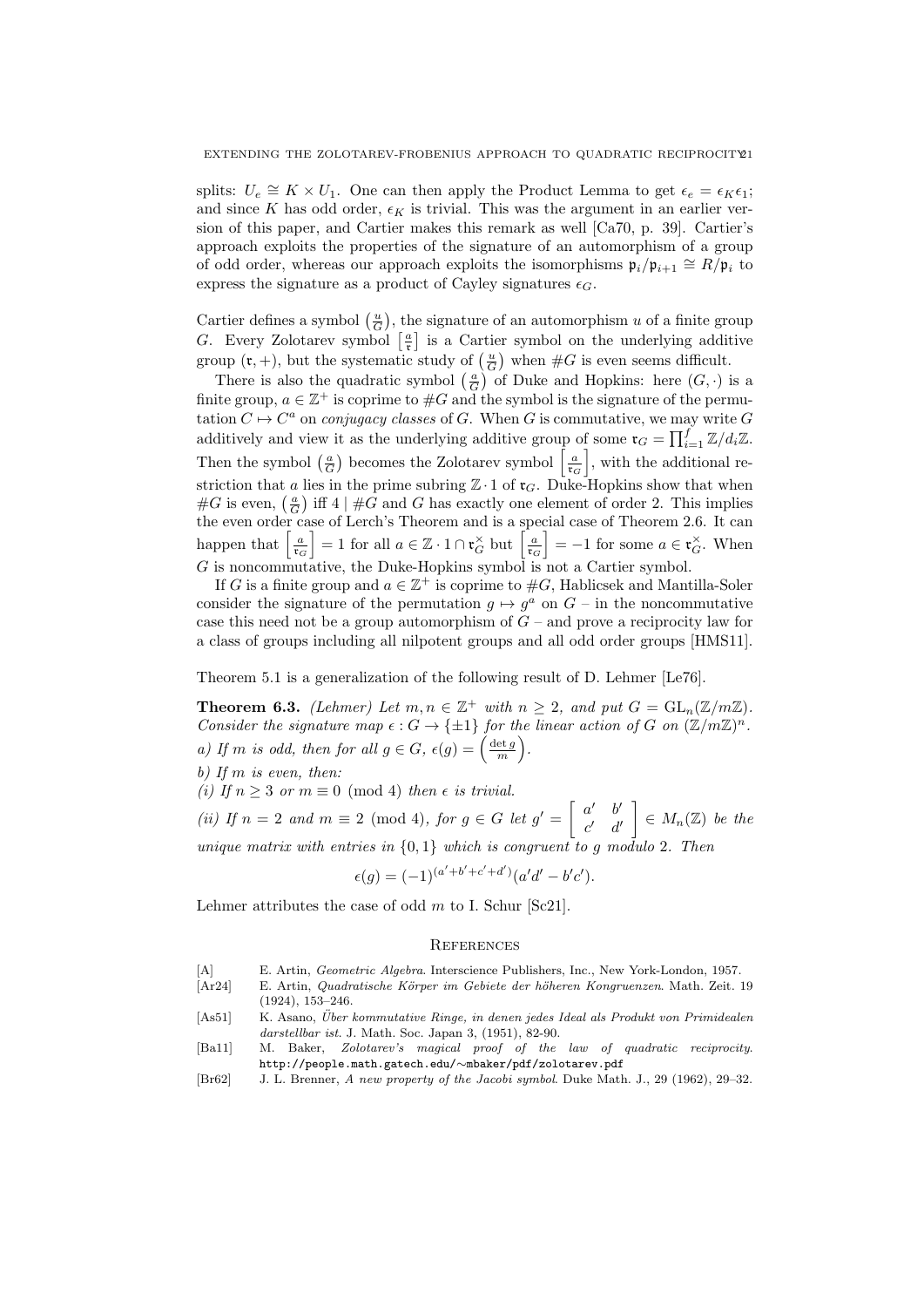- [BEKM11] M. Budden, S. Eastman, S. King and A. Moisant, *Permutations of rational residues*. Acta Univ. Apulensis Math. Inform. No. 28 (2011), 333-339.
- [BW66] H.S. Butts and L.I. Wade, *Two criteria for Dedekind domains*. Amer. Math. Monthly 73 (1966), 14–21.
- [CA] P.L. Clark, *Commutative Algebra*. http://math.uga.edu/*∼*pete/integral.pdf
- [Ca70] P. Cartier, *Sure un g´en´eralization des symboles de Legendre-Jacobi*. Enseignement Mathématique 16 (1970), 31-48.
- [Cl14] P.L. Clark, *A Note on Euclidean Order Types*, to appear.
- [Co97] J.H. Conway, *The sensual (quadratic) form*. With the assistance of Francis Y. C. Fung. Carus Mathematical Monographs, 26. Mathematical Association of America, Washington, DC, 1997.
- [CR] C.W. Curtis and I. Reiner, *Representation theory of finite groups and associative algebras*. Reprint of the 1962 original. AMS Chelsea Publishing, Providence, RI, 2006.
- [Cr11] D.A. Craven, *The theory of fusion systems. An algebraic approach*. Cambridge Studies in Advanced Mathematics, 131. Cambridge University Press, Cambridge, 2011.
- [Da07] C.S. Dalawat, *Wilson's theorem*. J. Th´eor. Nombres Bordeaux 21 (2009), 517-521.
- [De57] R. Dedekind, *Abriss einer Theorie der h¨oheren Congruenzen in Bezug auf einer reellen Primzahl-Modulus*. J. reine und Angew. Math. 54 (1857), 1–26.
- [DH05] W. Duke and K. Hopkins, *Quadratic Reciprocity in a Finite Group*. Amer. Math. Monthly 112 (2005), 251–256.
- [DS75] R.E. Dressler and E.E. Shult, *A Simple Proof of the Zolotarev-Frobenius Theorem*. Proc. AMS 54 (1975), pp. 53–54.
- [Fr14] G. Frobenius, Uber das quadratische Reziprozitd¨atsgesetz. I, S.-B. Preuss. Akad. Wiss. ¨ Berlin 1914, 335-349.
- [Go64] O. Goldman, *On a special class of Dedekind domains*. Topology 3 (1964) suppl. 1, 113-118.
- [HMS11] M. Hablicsek and G. Mantilla-Soler, *Power map permutations and symmetric differences in finite groups*. J. Algebra Appl. 10 (2011), 947-959.
- [Hu68] T.W. Hungerford, *On the structure of principal ideal rings*. Pacific J. of Math. 25 (1968), 543–547.
- [J] N. Jacobson, *Basic Algebra II*. Second edition. W. H. Freeman and Company, New York, 1989.

[Je63] C.U. Jensen, *On the characterizations of Prüfer rings*. Math. Scand. 13 (1963), 90-98. [HO'M89] A.J. Hahn and O.T. O'Meara, *The classical groups and K-theory*. Grundlehren der

- Mathematischen Wissenschaften, 291. Springer-Verlag, Berlin, 1989.
- [Le96] M. Lerch, *Sur un théorème de Zolotarev*. Bull. Intern. de l'Acad. François Joseph 3 (1896), 34-37.
- [Le76] D.H. Lehmer, *The characters of linear permutations*. Linear and Multilinear Algebra 4 (1976), 1-16.
- [Li55] O. Litoff, *On the commutator subgroup of the general linear group*. Proc. Amer. Math. Soc. 6 (1955), 465-470.
- [MO] http://mathoverflow.net/questions/72229/quotients-of-number-rings
- [Mo79] P. Morton, *A generalization of Zolotarev's theorem*. Amer. Math. Monthly 86 (1979), 374-375.
- [Ne71] A.A. Neˇcaev, *The structure of finite commutative rings with unity*. Mat. Zametki 10 (1971), 679-688.
- [PM] Zolotarev's Lemma, http://planetmath.org/encyclopedia/ZolotarevsLemma.html
- [Ri53] M. Riesz, *Sur le lemme de Zolotareff et sur la loi de réciprocité des restes quadratiques*. Math. Scand. 1 (1953), 159-169.
- [Ro90] G. Rousseau, *Exterior algebras and the quadratic reciprocity law*. Enseign. Math. (2) 36 (1990), 303-308.
- [Ro94] G. Rousseau, *On the Jacobi Symbol*. J. Number Theory 48 (1994), 109–111.
- [Ro02] M. Rosen, *Number Theory in Function Fields*. Graduate Texts in Mathematics, 210. Springer-Verlag, New York, 2002.
- [S] J.-P. Serre, *Corps Locaux*, Hermann, Paris, 1962.
- [Sc21] I. Schur, *Uber die Gausschen Summen*. K. Gesell. Wiss. Göttingen, Nachrichten, Math.-Phys. Kl. (1921), 147–153.